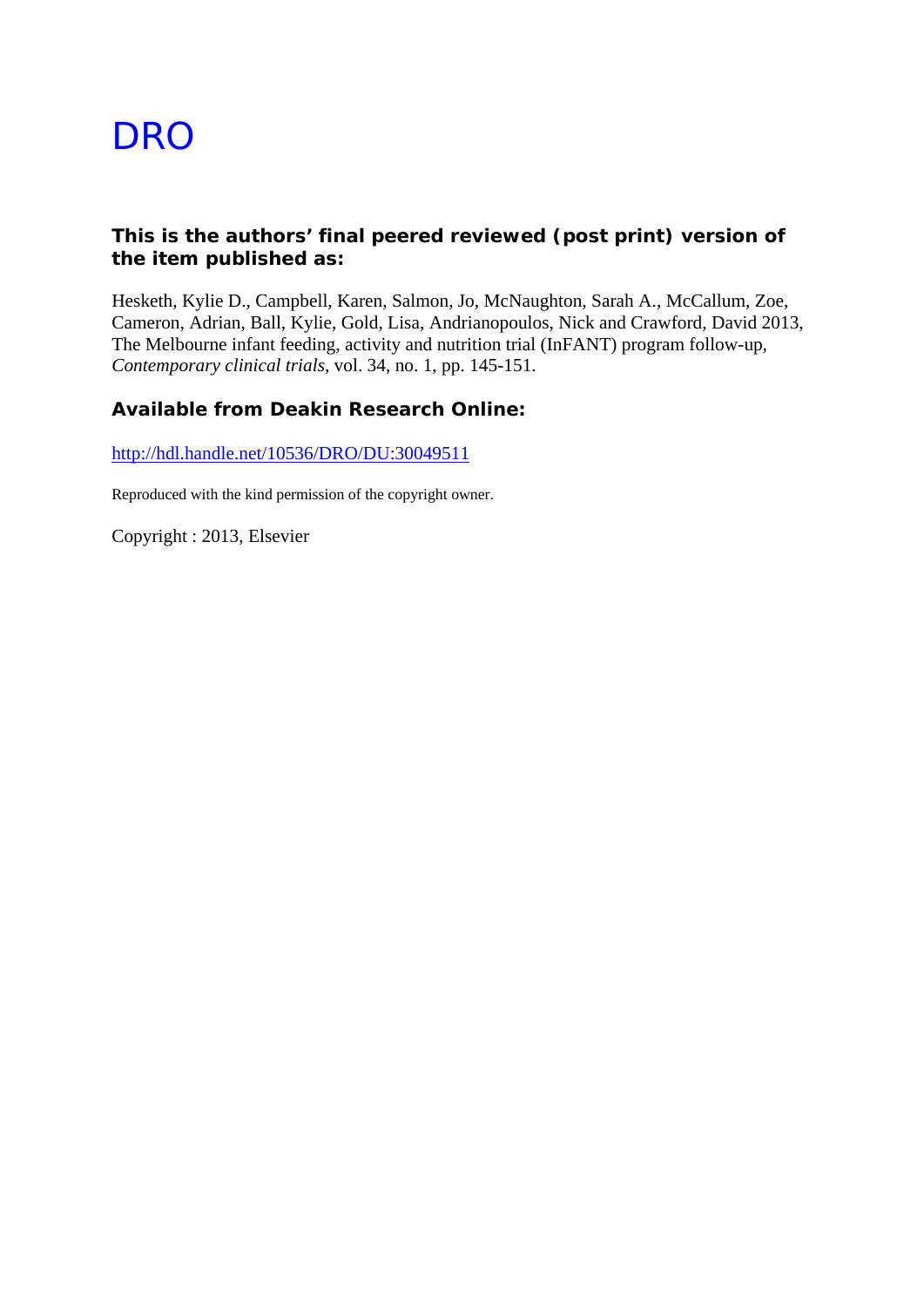# **The Melbourne Infant Feeding, Activity and Nutrition Trial (InFANT) Program Follow-Up**

Kylie D Hesketh<sup>a\*</sup>, Karen Campbell<sup>a</sup>, Jo Salmon<sup>a</sup>, Sarah A McNaughton<sup>a</sup>, Zoe McCallum<sup>b</sup>, Adrian Cameron<sup>a</sup>, Kylie Ball<sup>a</sup>, Lisa Gold<sup>c</sup>, Nick Andrianopoulos<sup>a</sup>, David Crawford<sup>a</sup>

<sup>a</sup> Centre for Physical Activity and Nutrition Research, Deakin University, 221 Burwood Hwy, Burwood, Melbourne VIC Australia, 3125

**b** Department of Paediatrics, University of Melbourne, Royal Children's Hospital, 50 Flemington Rd,

Parkville, Melbourne VIC Australia, 3052

c Deakin Health Economics, Deakin University, 221 Burwood Hwy, Burwood, Melbourne VIC Australia, 3125

Email: Kylie D Hesketh\* - kylie.hesketh@deakin.edu.au; Karen Campbell -

karen.campbell@deakin.edu.au; Jo Salmon - jo.salmon@deakin.edu.au; Sarah A McNaughton sarah.mcnaughton@deakin.edu.au; Zoe McCallum - Zoe.McCallum@rch.org.au; Adrian Cameron adrian.cameron@deakin.edu.au; Kylie Ball - kylie.ball@deakin.edu.au; Lisa Gold lisa.gold@deakin.edu.au; Nick Andrianopoulos - nick.andrianopoulos@deakin.edu.au; David Crawford - david.crawford@deakin.edu.au

\*Corresponding Author. Tel: +61-3-9244 6812. Fax: +61-3-9244 6017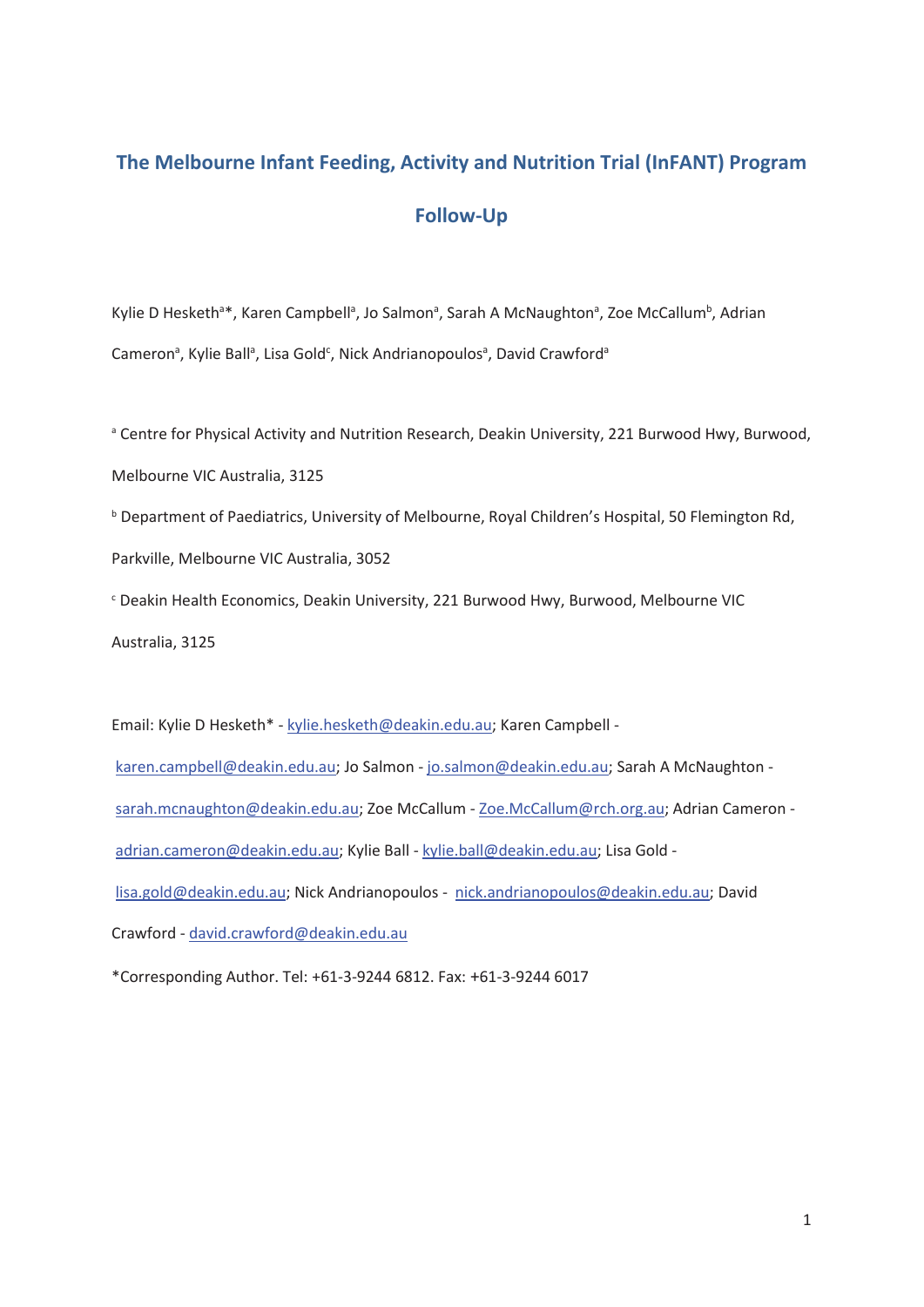#### **Abstract**

**Background**: The Melbourne Infant Feeding, Activity and Nutrition Trial (InFANT) Program, is a community-based, cluster-randomised controlled trial of an obesity prevention intervention delivered to first-time parents of infants from age 3- to 18-months. Conducted from 2008 to 2010, the program had high uptake and retention and showed positive impacts on some dietary outcomes and television viewing. Funding was secured for a follow-up study of participants two and 3.5 years post intervention (at child ages ~3.5 and 5 years). The follow-up study aims to assess intervention effects, mediators and moderators of effects, and program cost-effectiveness over the longer term.

**Methods/design**: The 492 families still enrolled in the Melbourne InFANT Program at intervention conclusion will be recontacted and renewed consent sought to participate in this follow-up study. No further intervention will occur. Home visit data collections will occur approximately two and 3.5 years post intervention. Main outcomes to be assessed include child body mass index, waist circumference, diet (3 x 24-hour recalls; food frequency questionnaire), physical activity (8 days ActiGraph accelerometer data; parent reported active play) and sedentary time (8 days ActiGraph accelerometer and ActivPAL inclinometer data; parent reported screen time).

**Discussion**: Follow-up of participants of the Melbourne InFANT Program, at two and 3.5 years post intervention will allow assessment of longer term intervention effects, investigation of potential mediators and moderators of such effects, and economic evaluation of the longer term outcomes. This information will be valuable to researchers and policy makers in progressing the field of early childhood obesity prevention.

#### **Trial registration**: Current controlled Trials ISRCTN81847050

**Keywords**: randomized controlled trial, early childhood, obesity, prevention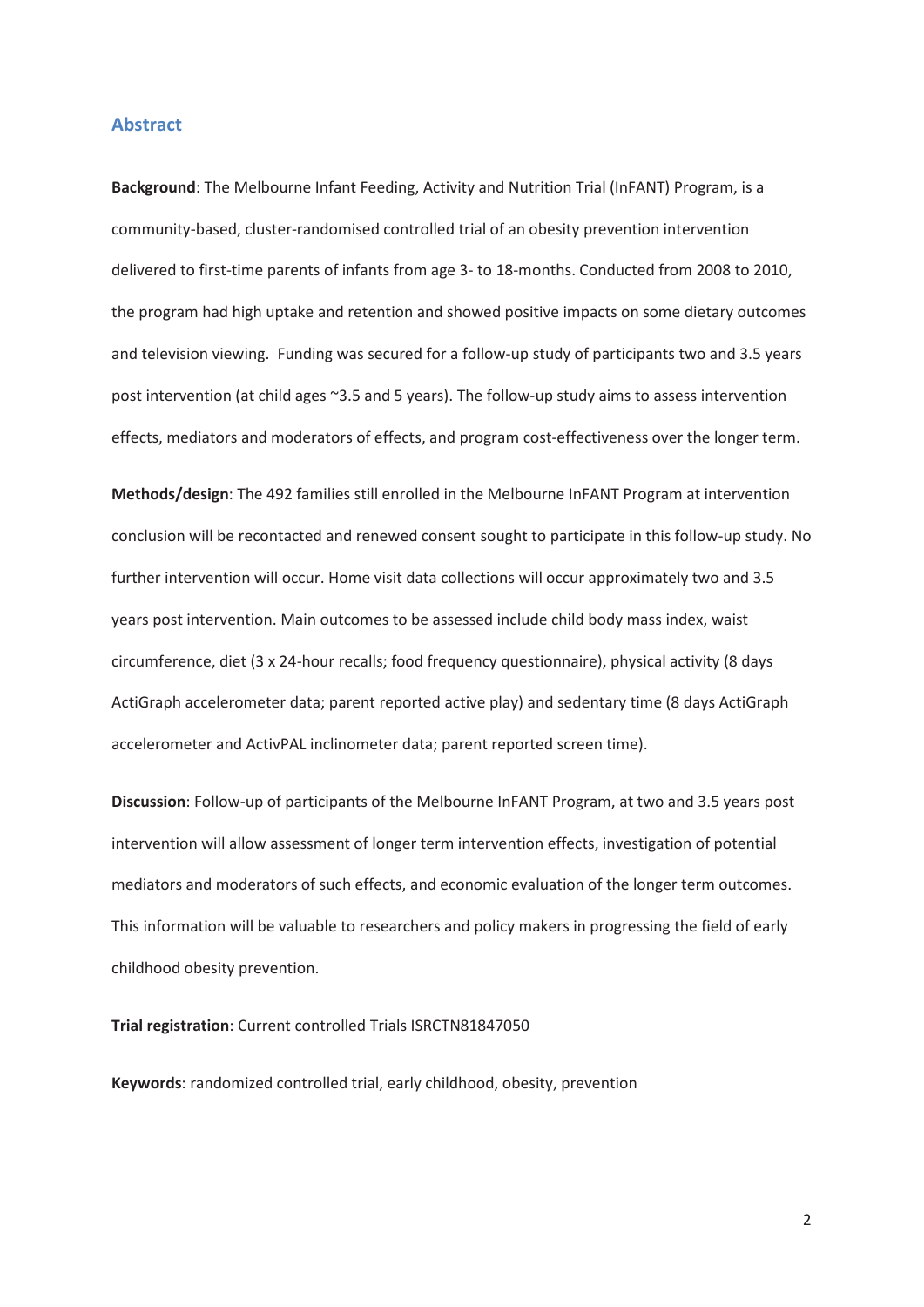## **List of Abbreviations**

InFANT: Infant Feeding, Activity and Nutrition Trial

# **Background**

The prevention of childhood overweight and obesity is an international health priority [1]. Similar to other developed nations, the prevalence of overweight and obesity in young children in Australia is high, with 17% of 2-3 year olds overweight and 4% obese [2]. The high prevalence of overweight and obesity in young children is concerning as weight gain in the first two years of life is associated with a 2-3 fold increase in risk of later overweight [3, 4] and most excess weight gained before puberty is gained by the age of five years (91% girls, 70% boys) [5]. Further, excess weight is recognised to have negative impacts on children's health and wellness during childhood and through to adult life [6, 7].

Behaviours that promote unhealthy weight gain over the life-course are acquired during early childhood [5, 8] and show evidence of tracking [9-14]. Data [15-19] show that from an early age many children consume large amounts of high energy foods and drinks and relatively few fruits and vegetables. For example, 90% of 18-month old Australian children consume energy-dense snack foods daily, with foods considered as "non-core" providing 27% of total energy intake [16]. Evidence of low levels of physical activity and high levels of sedentary behaviours (e.g. television viewing) in early childhood also exists. For example, international studies [20-22] report that 3-5 year old children spend only 3-12% of their time in moderate- to vigorous-intensity physical activity. Similarly, Australian 3-5 year old children spend only 16% of their time in physical activity (of which 5% of their time is in moderate-to-vigorous physical activity), with 84% of their time spent in sedentary pursuits [23]. Further, Certain [14] reported that 17% of 0-11 month olds, 48% of 12-23 month olds, and 41% of 2-3 year olds in the United States watch more than two hours of television per day.

Early childhood thus provides a unique opportunity to establish lifestyle behaviours that will promote health and minimise the risk of obesity and its associated co-morbidities throughout life.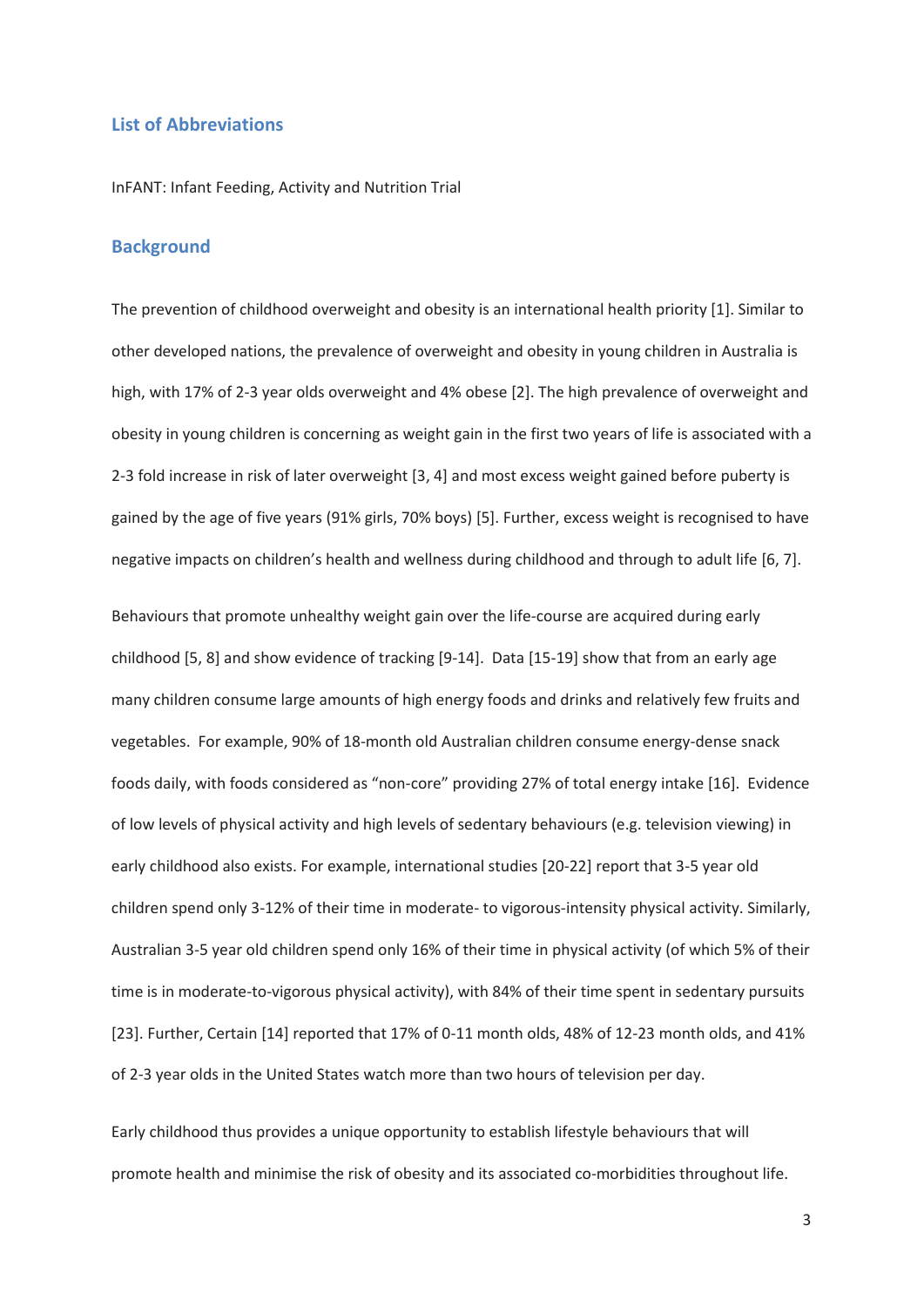Despite this, few interventions have targeted early childhood and fewer still have focused on the first two years of life when dietary, physical activity and sedentary behaviour habits are first being acquired [24]. Reviews of existing childhood obesity prevention interventions [24-26] highlight that parent involvement is a key component of intervention success in this age group, that most existing interventions are too intensive and unlikely to be adopted into existing public-health service delivery infrastructures, and that limitations of most existing interventions include a lack of follow-up post intervention and failure to include economic evaluation.

In 2008, we commenced the Melbourne Infant Feeding, Activity and Nutrition Trial (InFANT) Program, designed to address these gaps in evidence. The Melbourne InFANT Program is registered with the International Standard Randomised Controlled Trial Number Register (ISRCTN81847050) and the protocol for the intervention phase of the study has been published [27]. In brief, the Melbourne InFANT Program was a cluster-randomised controlled trial of a community-based early obesity prevention program which has capacity to be integrated into existing service delivery systems. The intervention comprised 6 x 2 hour sessions delivered every 3 months to first-time parents from when infants were approximately three months of age. Sessions were delivered within existing first-time parent groups that are established by community Maternal and Child Health Nurses as part of the free universal health care system in Melbourne, Australia, and have been shown to continue without facilitation for approximately 18-months [28]. The Melbourne InFANT Program commenced where the Maternal and Child Health Nurse involvement with the groups ceased and parents took over their own management of the groups (at approximately child age 4 months). The Program sessions took an anticipatory guidance approach, focusing on what and how to feed, active play opportunities, alternatives to screen time and restraint, and parent modelling of healthy eating, physical activity and reduced sedentary behaviours. The group format promoted discussion of strategies, successes and overcoming barriers to key messages. The control group received usual care as well as quarterly newsletters (six in total) on general child health topics not related to obesity-promoting behaviours. Strengths of the study included: comprehensive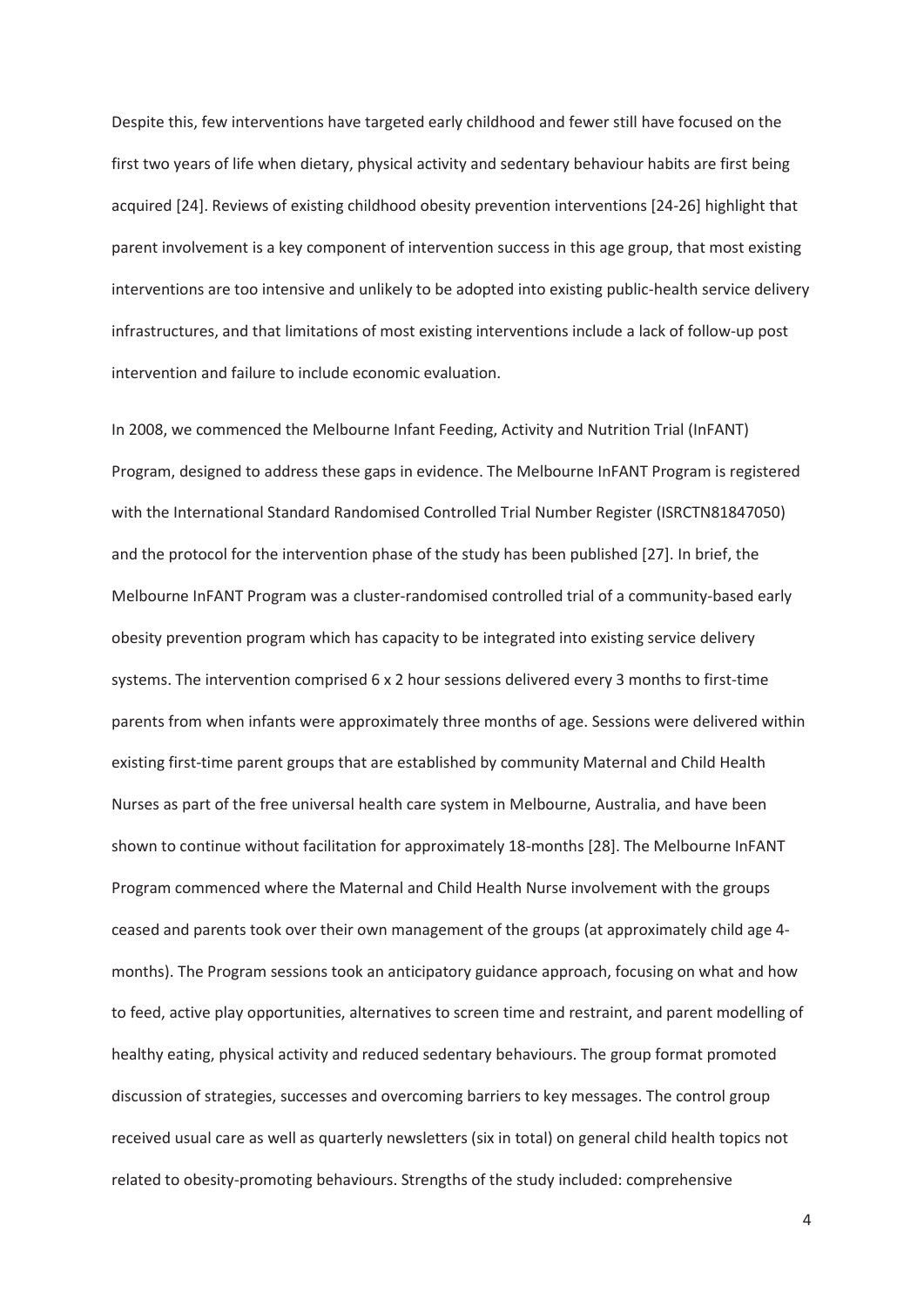assessment of targeted behaviours using gold standard methods (objective assessment of body mass index (BMI), physical activity and sedentary time, and three 24-hour dietary recalls); use of existing social groups to facilitate support and increase intervention dose by non-facilitated contacts between sessions; public health utility as the program has been developed to be both low dose and community-based allowing feasible transfer into existing public health infrastructures; high recruitment and retention rates; and incorporation of an economic evaluation.

The intervention phase of the Melbourne InFANT Program concluded in March 2010. A total of 62 first-time parent groups (84% response) from 14 local government areas in Melbourne, Australia (three low, eight mid and three high socio-economic areas) were enrolled in the study. Within these groups 542/630 parents (86% response) consented to take part in the study. At intervention conclusion 91% of participants were retained in the sample. Results of the intervention phase of the Melbourne InFANT Program are currently under review and indicate parents found the program to be useful and relevant and, compared with the control group, there were more favourable lifestyle behaviours of infants and their mothers in the intervention group. Infants in the intervention group had significantly lower consumption of non-core drinks mid-intervention (mean age 9.1 (SD= 1.2) months). At intervention conclusion (mean child age 19.9 (SD= 2.7) months), children in the intervention group consumed fewer sweet snacks and spent less time watching television than children in the control group, and their mothers had more favourable dietary patterns. While no intervention effect was found for child BMI z-score, it is plausible that over the longer term, persistent changes in parenting practices and obesity-promoting behaviours may have a flow on effect to weight change.

The Australian National Health and Medical Research Council (NHMRC) has funded (Project Grant No. 1008879) follow-up of the Melbourne InFANT Program participants two and 3.5 years post intervention (at ages approximately 3.5 and 5 years; see Figure 1). Follow-up commenced mid-2011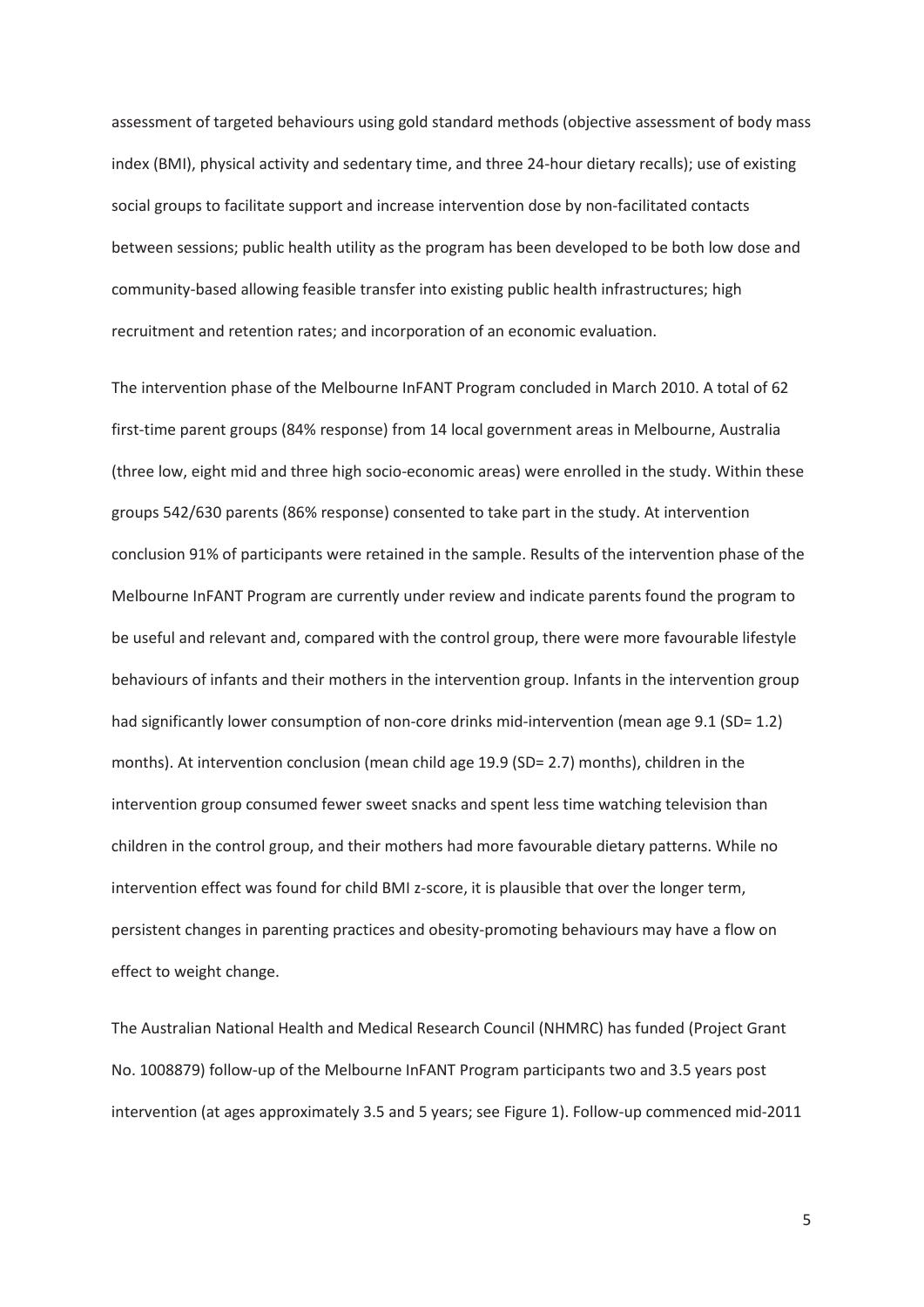and is due to be completed by the end of 2013. This paper details the aims and protocols for this follow-up study.

## **Aims and hypotheses**

The aim of the Melbourne INFANT Program follow-up is to assess whether differences observed between intervention and control groups at the conclusion of the obesity prevention intervention (mean child age 20 months) are maintained two and 3.5 years post intervention (child age approximately 3.5 and 5 years) without further intervention, whether any longer term effects of the intervention are observed, and to assess mediators and moderators of any intervention effect. In addition, an economic evaluation of the program will be undertaken.

Our primary hypotheses are that:

In comparison with control group children, children whose parents received the intervention will, at 3.5 and 5 years of age:

- have lower BMI z-score;
- have smaller waist circumference;
- demonstrate higher levels of physical activity;
- demonstrate less time spent sedentary;
- consume a greater quantity and variety of fruits;
- consume a greater quantity and variety of vegetables;
- consume less non-core drinks;
- consume less energy-dense snack foods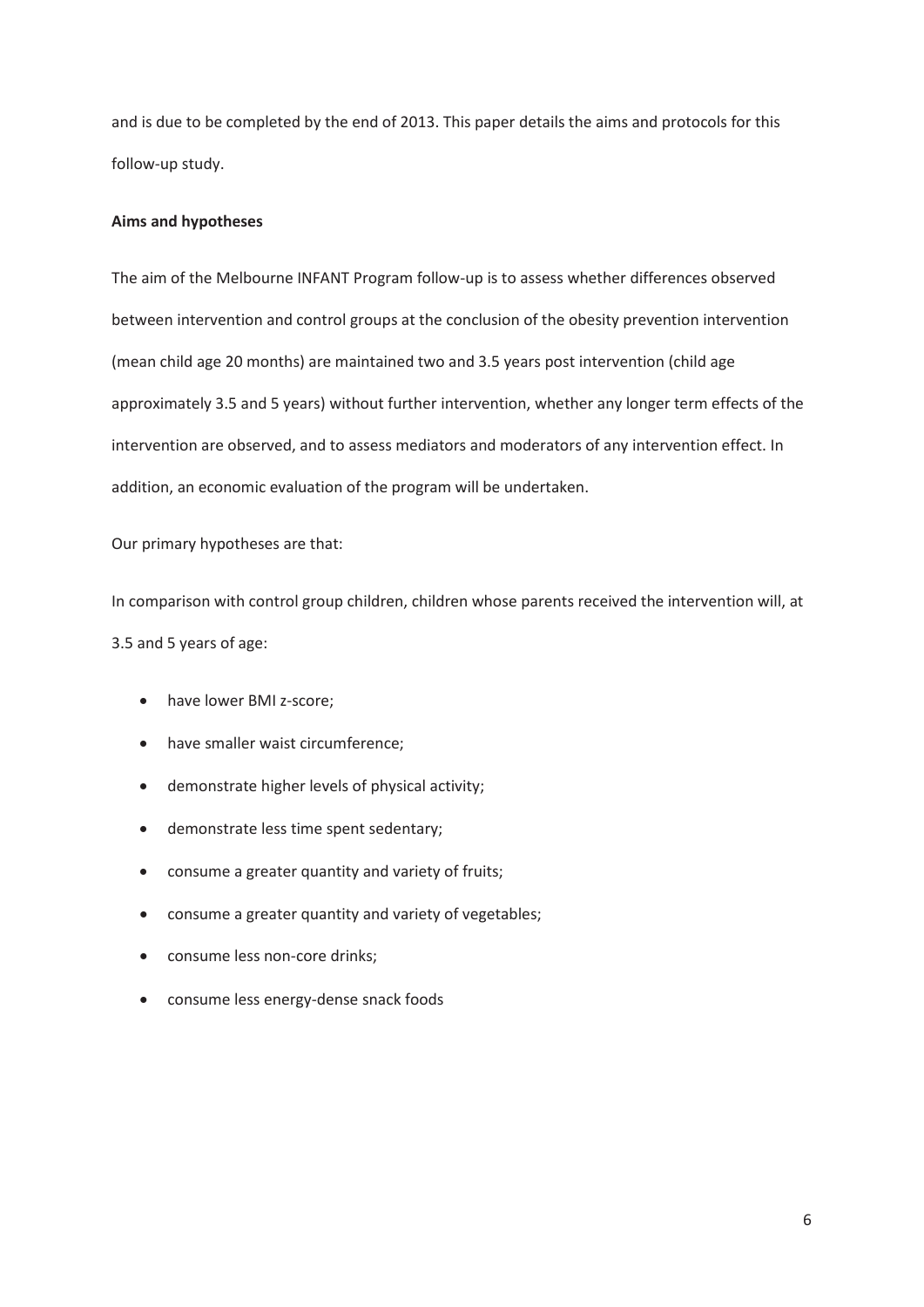Secondarily, we hypothesise intervention success for child adiposity, diet, physical activity and sedentary behaviours will be explained by mediators and moderators<sup>1</sup> including:

- parenting constructs feeding practices; feeding strategies; practices and rules regarding limiting children's sedentary time; knowledge, beliefs and attitudes regarding child nutrition, physical activity and sedentary time; modelling of healthy eating, physical activity and sedentary time; parental self-efficacy (confidence) regarding their ability to positively influence their child's diet, physical activity and sedentary behaviours;
- home environment characteristics food availability, physical activity opportunities (e.g. play equipment), sedentary behaviour opportunities (e.g. televisions, electronic games);
- family characteristics (e.g. socio-economic position);
- parent characteristics (e.g. maternal age); and
- child characteristics (e.g. child temperament).

Further, we hypothesise that this intervention will provide a cost-effective approach to early life obesity prevention.

# **Methods/Design**

**.** 

The Melbourne INFANT Program follow-up will involve data collection two and 3.5 years post intervention. No further intervention will be carried out in this phase of the program. The study has been approved by the Deakin University Human Research Ethics Committee (2007-175).

### **Study participants and recruitment**

All 492 families who were still enrolled in the program at the end of the intervention are eligible for the follow-up phase of the study. All families will be recontacted and invited to participate in the

<sup>1</sup> *all will be tested as mediators with the exception of child gender, maternal education and socioeconomic position which will be tested as moderators.*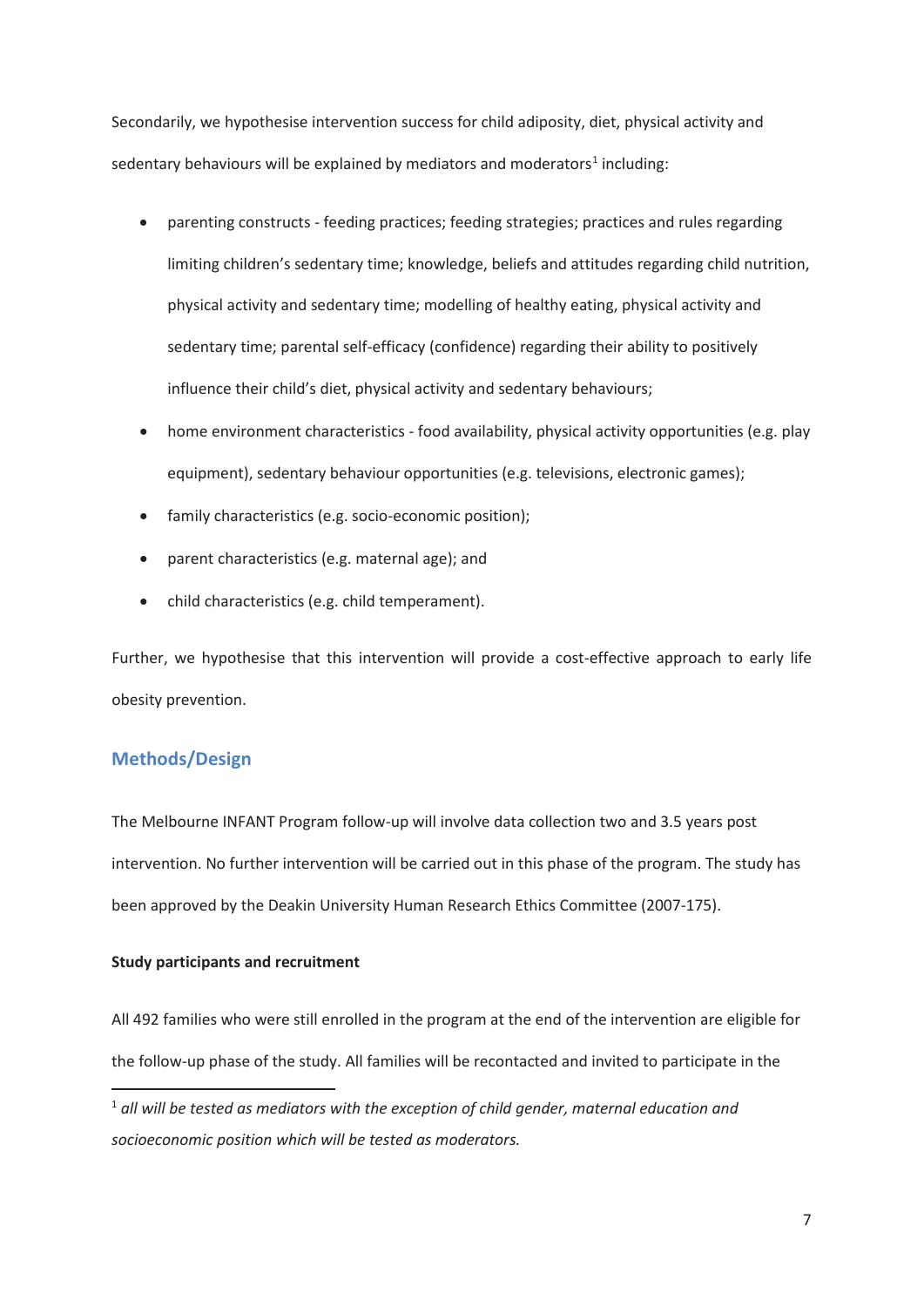follow-up; renewed written consent will be sought. Retention strategies have been employed since the completion of the intervention including annual newsletters, birthday and season's greetings cards.

#### **Sample size estimation**

At intervention conclusion, the retained sample in the Melbourne InFANT Program was 492 families with similar numbers lost from intervention and control groups. Assuming a further 20% loss to follow-up at each of the two follow-up assessments, we estimate having sample sizes of 394 (73% of original sample) and 315 (58%) families at the two and 3.5 years post intervention follow-ups respectively (child age 3.5 and 5 years respectively), with approximately equal numbers in intervention and control groups.

Australian data [2] on the primary outcomes of this study show that mean (SD) BMI, weight and waist measurements are 16.5(1.5)kg/m2, 16.4(2.2)kg and 51.1(3.8)cm respectively for 3 year olds and  $16.4(1.7)$ kg/m2,  $21.3(3.6)$ kg and  $54.5(4.6)$ cm for 5 year olds. Three and 5 year old children, respectively, consume an average of 85(82)g / 92(85)g of vegetables (not including potato), 202(129)g / 229(145)g of fruit and 78(121)mL / 125(194)mL of non-core drinks daily [2], and spend an average of 117(30)min/day / 108(27)min/day being active and 662(71)min/day / 676(61)min/day being sedentary [23].

Assuming 5% Type I and 20% Type II error rates and approximately equal numbers of participants in the intervention and control groups, the minimum detectable difference between groups, with a set overall sample size (N) is calculated as: % detectable difference = SD\*V32/(mean\*VN)

Thus, the estimated sample sizes of 394 and 315 at the two follow-up data collections will allow us to detect differences between intervention and control groups at 3.5 and 5 years of age, respectively, of at least: 3/3% in BMI (i.e. 0.4/0.5kg/m2); 4/5% in weight (i.e. 0.6/1.2kg); 2/3% in waist circumference (i.e. 1.1/1.5cm); 28/29% in vegetable consumption (i.e. 23/27g, equivalent to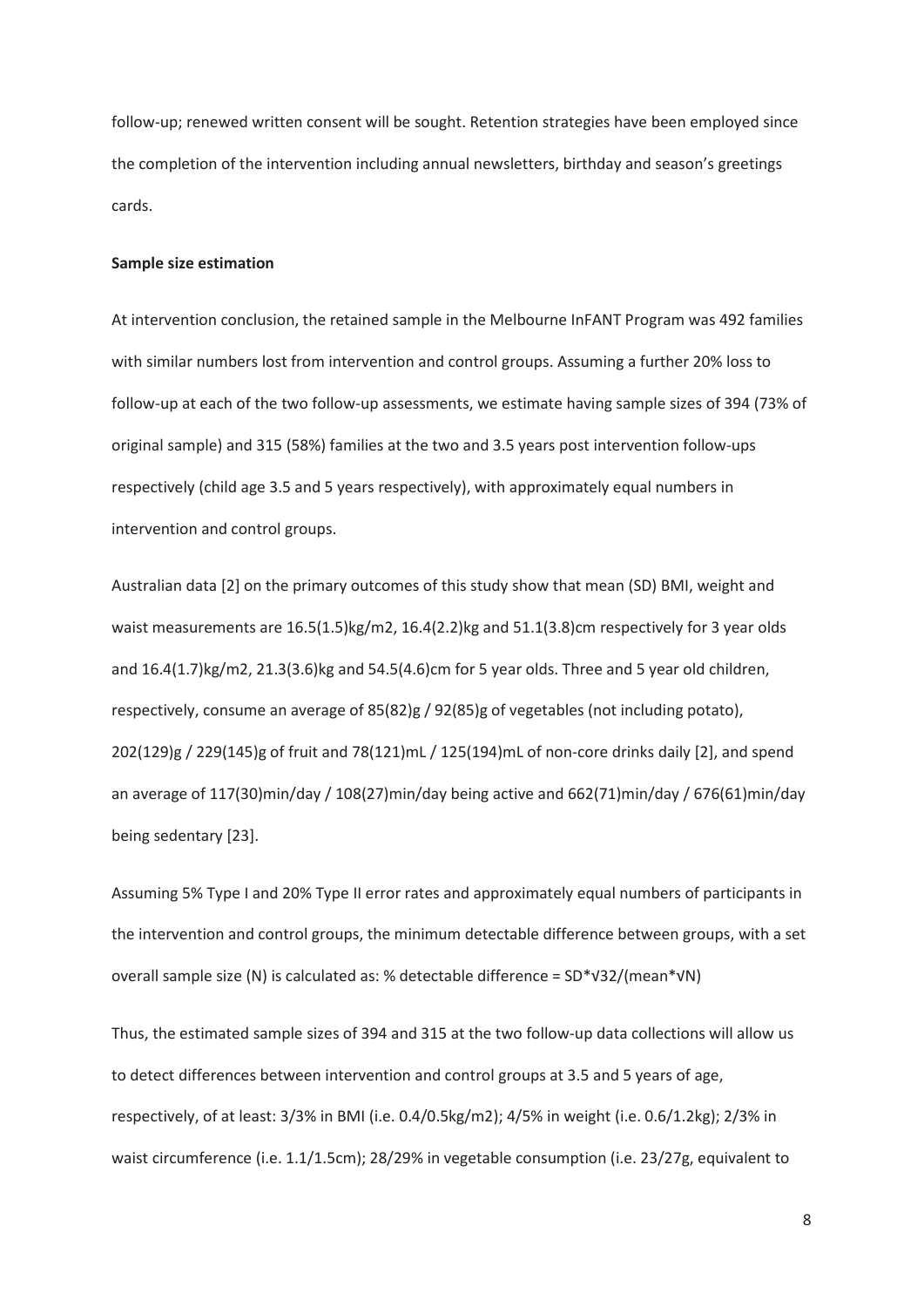approximately  $\frac{1}{3}$  of a serve a day); 18/20% in fruit consumption (i.e. 37/46g, equivalent to approximately ½ a serve a day); 44/50% in sweetened drink consumption (i.e. 34/62mL/day); 7/8% in active time (i.e.9/9min/day); and 3/3% in sedentary time (i.e. 21/20min/day).

## **Data collection**

All data will be collected via home visits. Research staff will schedule visits at times convenient to the families. Questionnaires will be posted to families prior to home visits and collected at the visit. Where questionnaires have not been completed prior to the visit, parents will be given the option to complete the questionnaire with the assistance of research staff at the home visit or to return the questionnaire by post once completed. Dietary recalls will be conducted after the home visits, and will be unscheduled to minimise bias. Based on our previous experience, it is estimated the average time taken for parents to complete the questionnaires will be approximately 45 minutes, home visit assessments will take approximately 15 minutes, and each of the dietary recalls will take approximately 20 minutes. Parents will be compensated for their time with a \$20 gift voucher at each wave of assessment.

#### **Key outcome measures**

#### *Anthropometry*

Height, weight and waist circumference will be measured by study staff who will undergo training with a paediatrician specialised in clinical nutrition. Weight will be measured using a calibrated scale and height using a calibrated stadiometer. Waist circumference (minimum circumference between the lower border of the ribs and iliac crest) will be measured using a calibrated non-stretch tape measure. BMI z-score will be calculated using WHO growth standards [29].

*Measurement of physical activity and sedentary behaviours*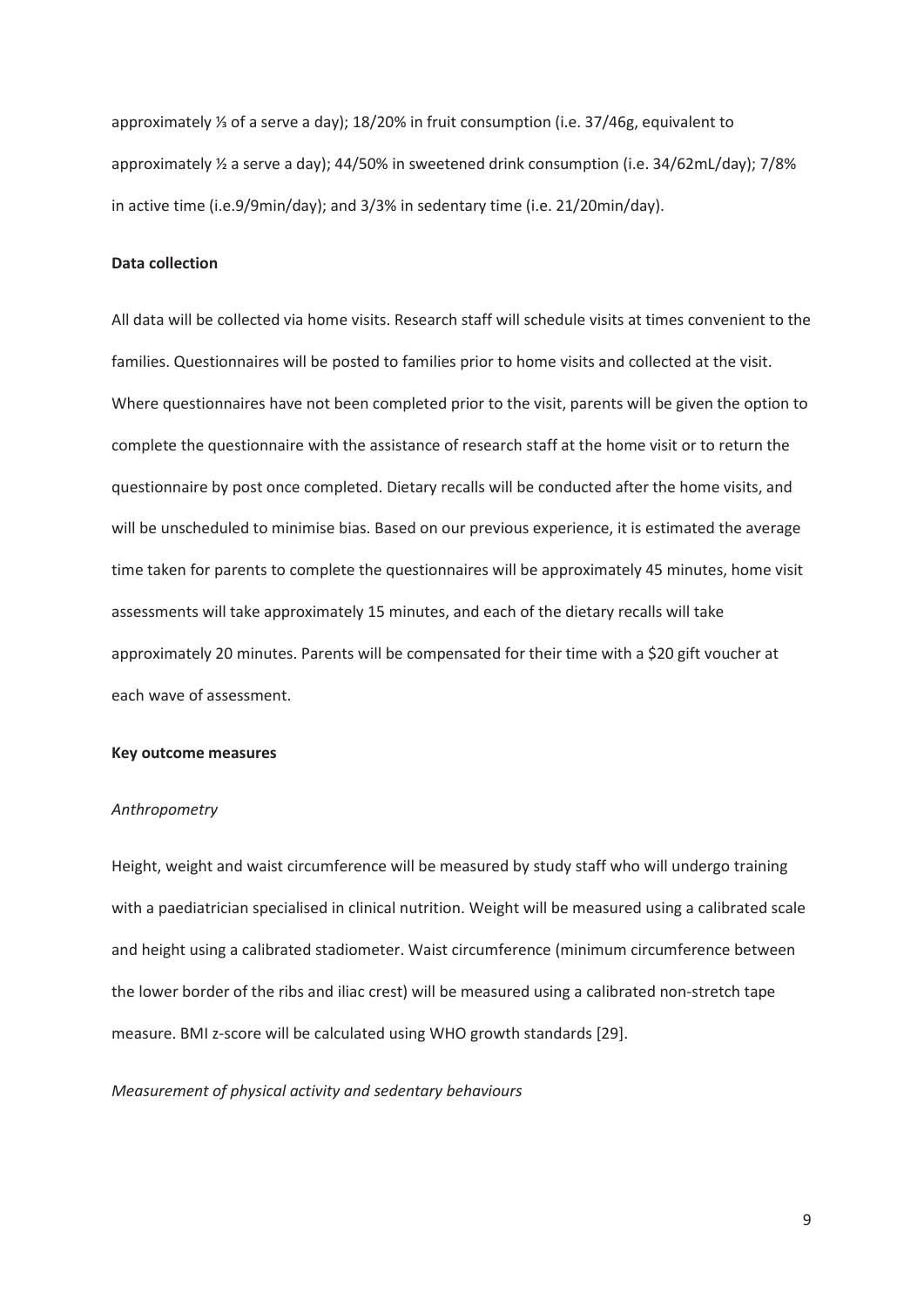At the home visit children will be fitted with an ActiGraph accelerometer which they will wear for eight consecutive days (which will capture weekday and weekend day activity and sedentary patterns) [30]. ActiGraph monitors are small, light and unobtrusive and are worn on a belt around the waist. This methodology was successfully employed during the intervention conclusion data collection when children were aged approximately 20 months. ActiGraph counts correlate (up to r=0.70) with energy expenditure estimated by direct observation and doubly-labelled water respectively, among 3-5 year old children [31, 32] and correlate highly (r=0.87) with energy expenditure estimated by indirect calorimetry among children [33]. Counts will be recorded at 15 second epochs to accurately capture the sporadic and intermittent activity patterns of young children. Data will be downloaded and then reduced to total counts/day, minutes/day and percentage of time spent sedentary, and in light-, moderate- and vigorous-intensity physical activity using age-appropriate cut points [34]. In addition, indirect measures of children's physical activity will be assessed by parental report including: parental engagement in physically active play and number of hours the child typically spends playing outdoors on weekdays and weekend days.

In addition, children's time spent sitting throughout the day will be objectively assessed using activPAL monitors [35-37], worn for eight consecutive days at the same time as the accelerometer. These monitors are small, light and unobtrusive, attach midway between the knee and hip (positioned at the front of the thigh), with the unit enclosed in a small pocket in an elasticised belt worn on or under clothing. ActivPAL monitors contain an inclinometer which provides information on the vertical or horizontal position of the femur (upper leg) and can therefore record when the child is sitting/lying or standing up and data are recorded in 'real time'. In addition, parents will be asked to indicate how much time (hours/minutes) their child usually spends watching television/DVD and playing electronic games in a typical week (Monday-Friday) and on a typical weekend (Saturday and Sunday). Test-retest reliability of these items in a previous study ranged from ICC= 0.5-0.9 [38]. Parental reports of their child's "usual" TV viewing has been shown to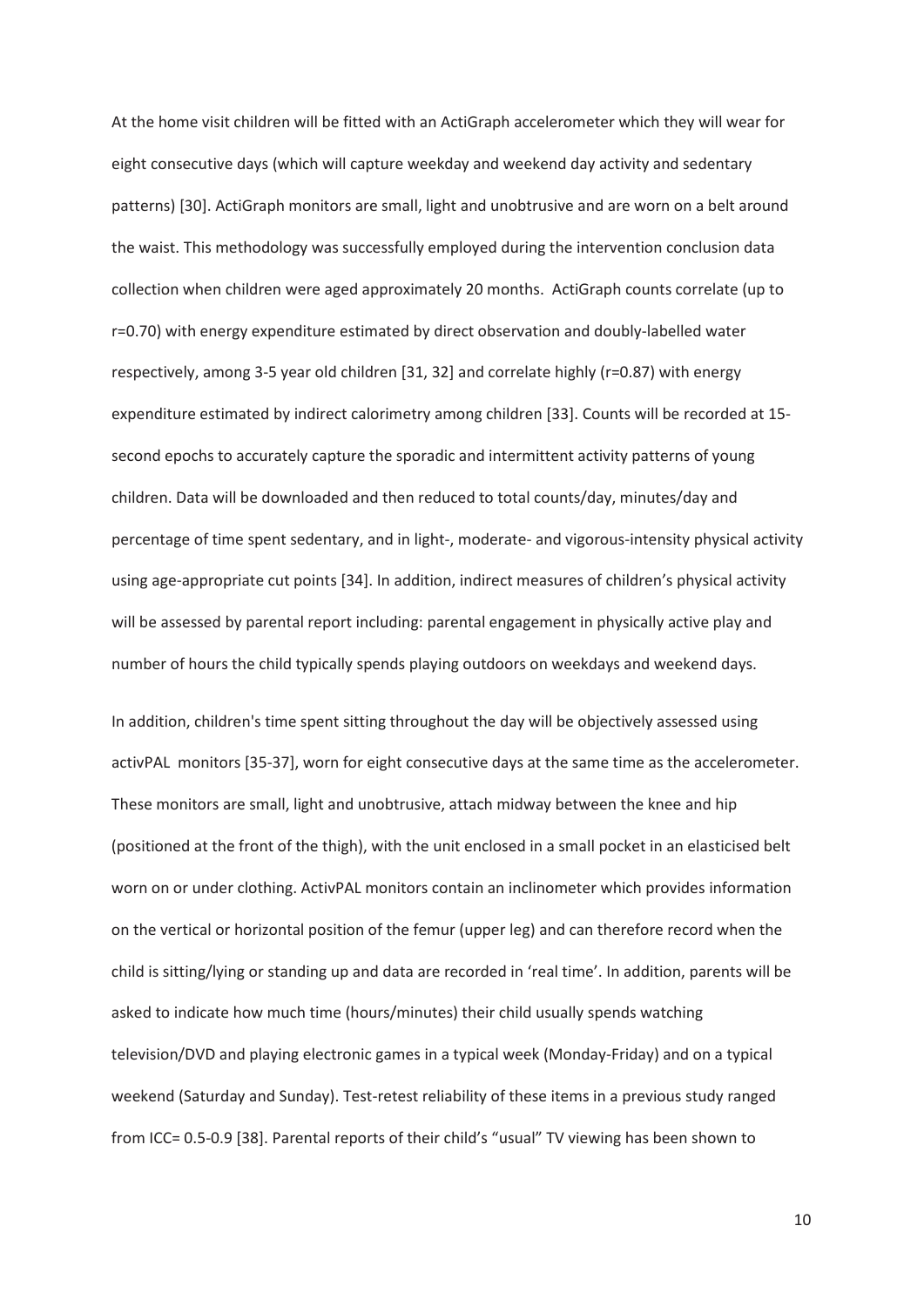correlate with both videotaped observations of the child's TV viewing [39] and with parental diaries of viewing [40].

#### *Measurement of dietary intake and eating behaviours*

Data will be collected using the 24-hour recall method [41]. Primary carers will be interviewed by telephone on three non-consecutive days, including one weekend day (thus capturing three separate days of dietary data) and asked to recall all food and drink consumed by their child during the past 24 hours. In the event that children were cared for in this period by persons other than the primary carer, this person(s) will be contacted within 48 hours of the nominated dietary recall period to obtain additional information using standardised procedures [42]. Visual aids will be provided to primary carers in advance of interviews to help in estimation of quantities of food consumed. Data will be coded using the dietary analysis program 'Foodworks' [43] which utilises the most up to date food composition data for Australian children [44]. Parents will also be asked to complete a 79-item food frequency questionnaire which will be validated against the recall data.

#### *Assessment of mediators and moderators*

Potential mediators and moderators will be assessed via parent-completed written questionnaires. Data collected will cover: parenting constructs such as feeding behaviours and strategies [45], knowledge, beliefs, attitudes, self-efficacy [46] and modelling (assessing parents' own diet [47], physical activity [48] and sedentary behaviours [49]); home environment characteristics including food availability [50], physical activity and sedentary home environment [38, 51]; family, parent and child characteristics including family composition, parental education, employment status, child temperament, child sleep and time spent in childcare; and cost consequences including use of health related services and resources. Where possible validated instruments will be used and where these are not available for this age group, purpose-designed questions will be developed and test-retest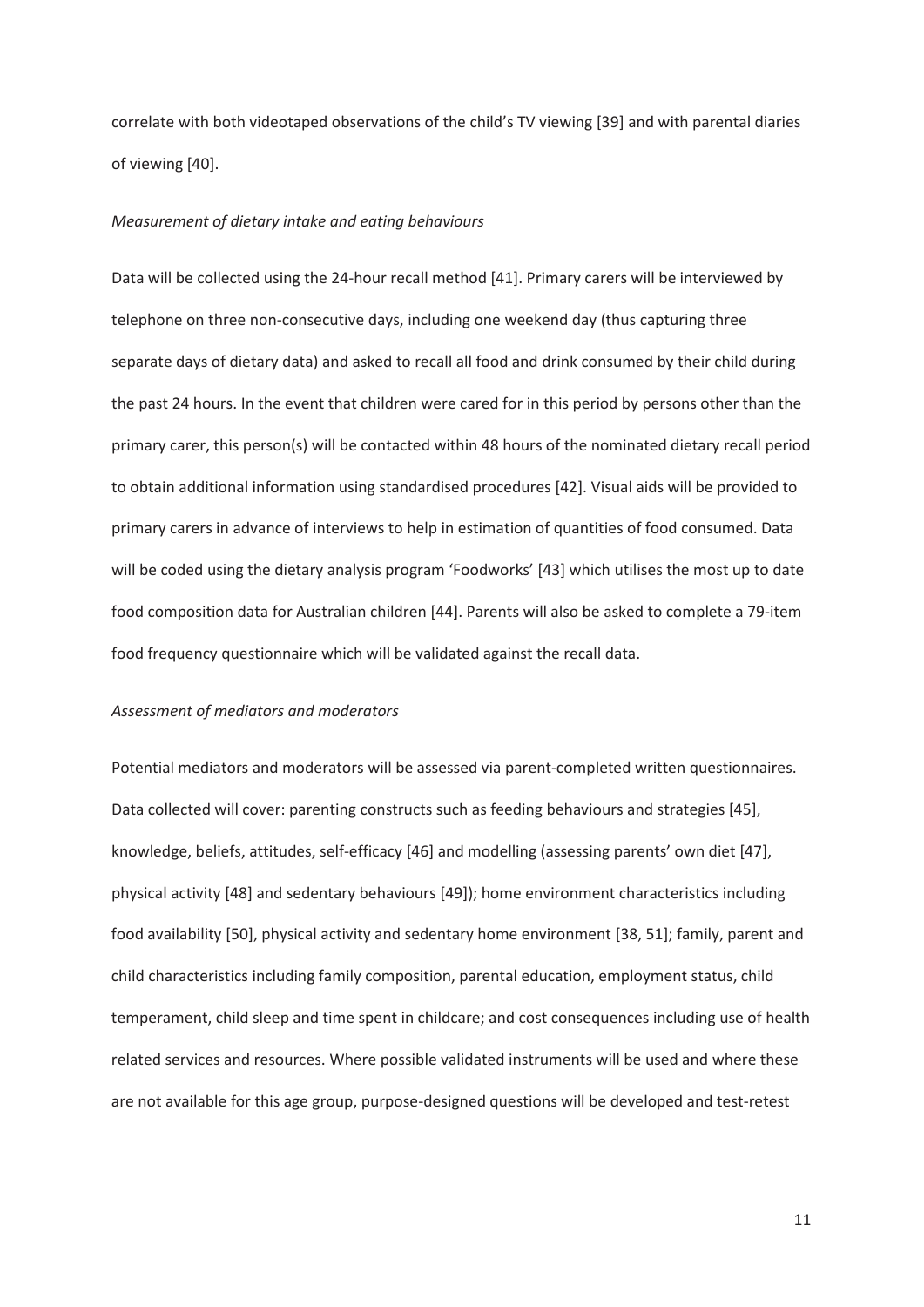reliability and internal reliability analyses will be conducted. In addition maternal height and weight will be measured by research staff at home visits where possible or self-reported.

#### **Data analyses**

Intervention effects will be assessed based on intention to treat principles and taking into account the cluster-based sampling design. Longitudinal regression models will be used to compare primary outcome variables between intervention and control groups, adjusted for baseline values where appropriate (infants were not consuming foods nor mobile at baseline, i.e. 3 months of age, hence adjustment for diet or physical activity variables is not possible). Appropriate adjustment for multiple outcome comparisons will be considered as well as comparative interpretation of results based on effect sizes.

Investigation of mediators of intervention outcomes will be undertaken using sequential linear regression analyses, adjusting coefficients for clustering associated with the sampling design. After having assessed the direct effect of the intervention on each of the key outcome variables  $(\tau)$ , regression analyses will assess the impact of the intervention (i.e. compare intervention and control groups) on each of the proposed mediators  $(\alpha)$ . Impact of mediator variable residual change scores (i.e. change in mediator variable adjusted for baseline) on key outcomes will then be assessed, controlling for intervention group and baseline level of key outcome where possible (baseline measures of child diet and physical activity are not possible in this young sample)( $\beta$ ). An estimate of the magnitude of the mediating effect will be assessed by multiplying  $\alpha$  by  $\beta$ , using the products of coefficient method[52] which assesses statistical significance by dividing the products of the  $\alpha$  and  $\beta$ coefficients by its standard error. The percentage of any longer term outcomes that is explained by each of the potential mediators is then calculated as the magnitude of the mediating effect divided by the direct effect of the intervention  $(\alpha^* \beta / \tau)$ .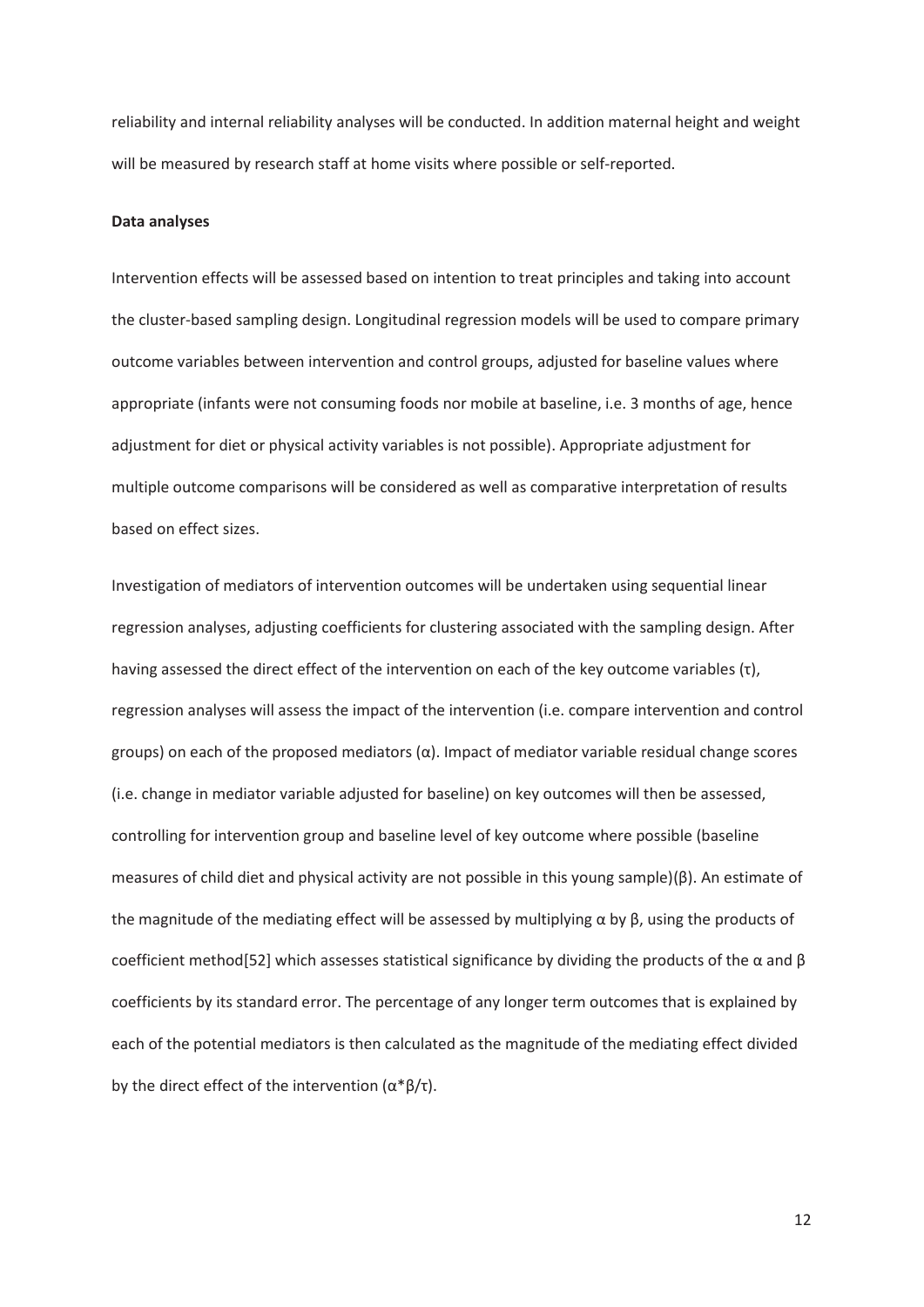Investigation of moderators of longer term intervention effects will be undertaken using linear regression analyses to assess differences in the key outcomes (all continuous variables) between intervention and control groups, with investigation of potential moderating variables i.e. child gender, maternal education, family- and area-level socioeconomic position.

### **Economic evaluation**

Economic evaluation of interventions is important, particularly when assessing public health utility. To assess the cost-effectiveness of the program, an economic evaluation will be designed, building on and extending the current Melbourne INFANT Program cost-consequences analysis. The economic evaluation will present a cost-consequences analysis as a first step, to compare incremental costs of the intervention (costs accrued in the intervention arm compared to costs accrued in the control arm) to the full list of incremental outcomes at child age 3.5 and 5 years, all expressed in their natural units of measurement. The economic analysis will then assess the longerterm cost-effectiveness of the Melbourne InFANT Program in terms of the additional cost per additional unit change in BMI as the pre-specified primary outcome measure of the intervention. Uncertainty in the cost and outcome data, and sensitivity of economic evaluation results to the methods of evaluation chosen, will be tested through extensive sensitivity analyses. Uncertainty in the cost and outcome data, and sensitivity of economic evaluation results to the methods of evaluation chosen, will be tested through extensive sensitivity analyses. Probabilistic sensitivity analysis will be used to reflect statistical variation in the trial data and to assess the impact of uncertainty in unit cost estimates and evaluation parameters (such as the discount rate) on costeffectiveness results.

# **Discussion**

A valid criticism of intervention research in the field of obesity prevention is the consistent failure to assess longer term effects of interventions [24, 26]. This is particularly important when considering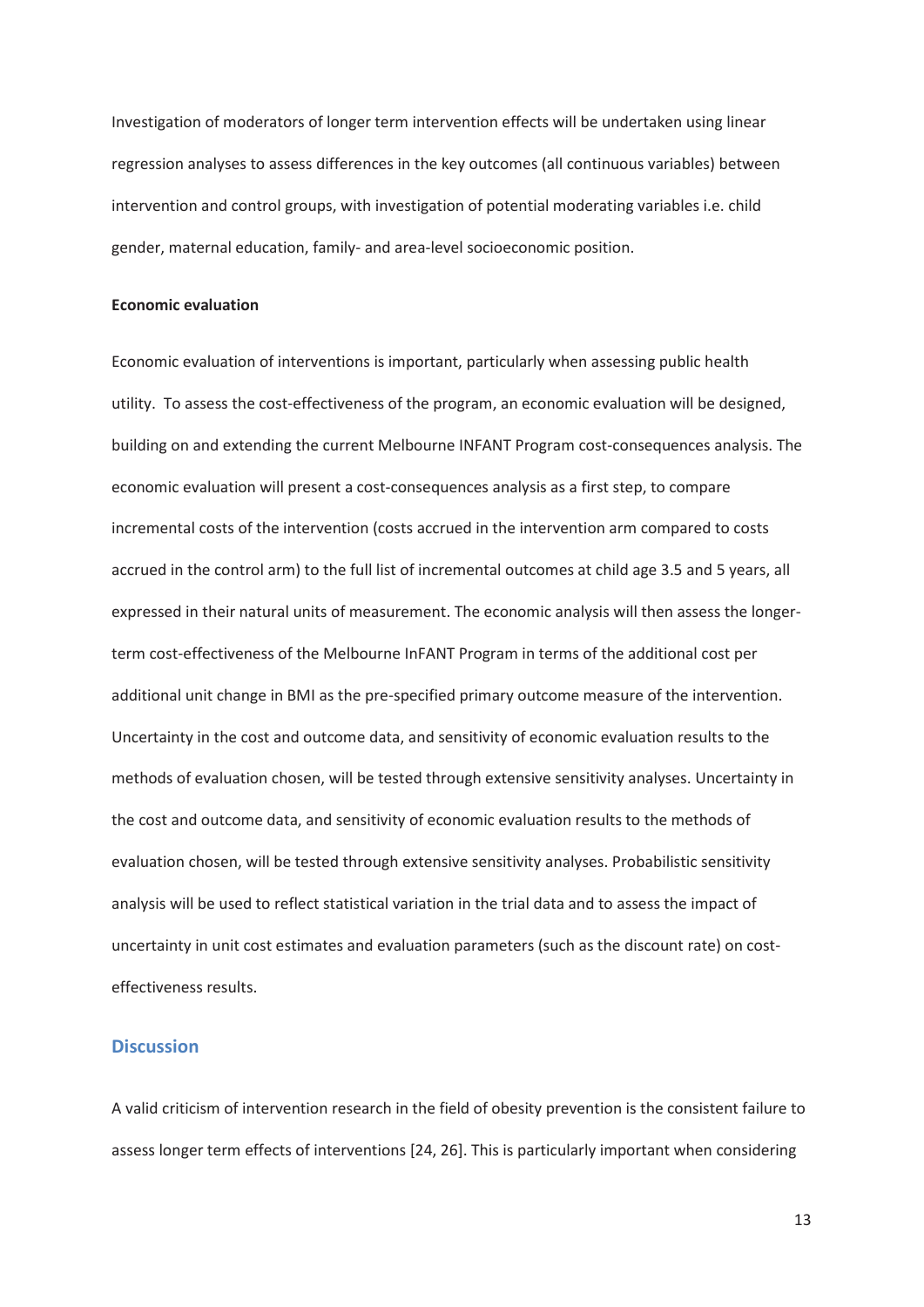obesity prevention interventions in children as parental knowledge, skills and practices have the capacity to influence obesity-promoting behaviours over the longer term [53]. Research suggests that without intervention, parents' self-efficacy regarding their capacity to influence their child's lifestyle behaviours diminishes over the first five years of life [46]. This reduction in self-efficacy is associated with less desirable child eating and sedentary behaviours [46]. Further, evidence suggests that diet quality [2] and physical activity levels [22] decline while time spent in sedentary pursuits increases [22] across the early childhood years. Assessing maintenance of intervention outcomes observed in the Melbourne InFANT Program, across the critical early childhood period (0-5 years), is therefore important, as is assessment of whether early intervention results in the emergence of new benefits over the longer-term regardless of initial intervention effect.

Interventions are generally designed to impact intermediary factors (mediators) that consequently lead to changes in the primary outcomes. The investigation of mediator variables can help to explain how an intervention achieves and/or maintains success [54] (i.e. which factors the intervention may have changed that in turn led to desired changes in the outcomes of interest; the mechanisms of behaviour change). Mediating variables can also help to explain why an intervention did not achieve or maintain success, thus investigation of such variables is not predicated on an intervention having achieved changes in the outcomes of interest. Individuals receiving the same intervention may have different outcomes, with some achieving and/or maintaining behaviour change while others do not. Investigation of moderating variables can help identify for whom an intervention achieves and/or maintains success (i.e. which characteristics of participants predict successful maintenance of intervention effects or longer term impacts, e.g. gender, socioeconomic position). Such information may assist in tailoring early childhood obesity prevention interventions to different population groups for maximal effect.

It has been shown that variables that predict behaviour change are not necessarily the same variables that predict maintenance of behaviour change [55]. Further, it has been argued that some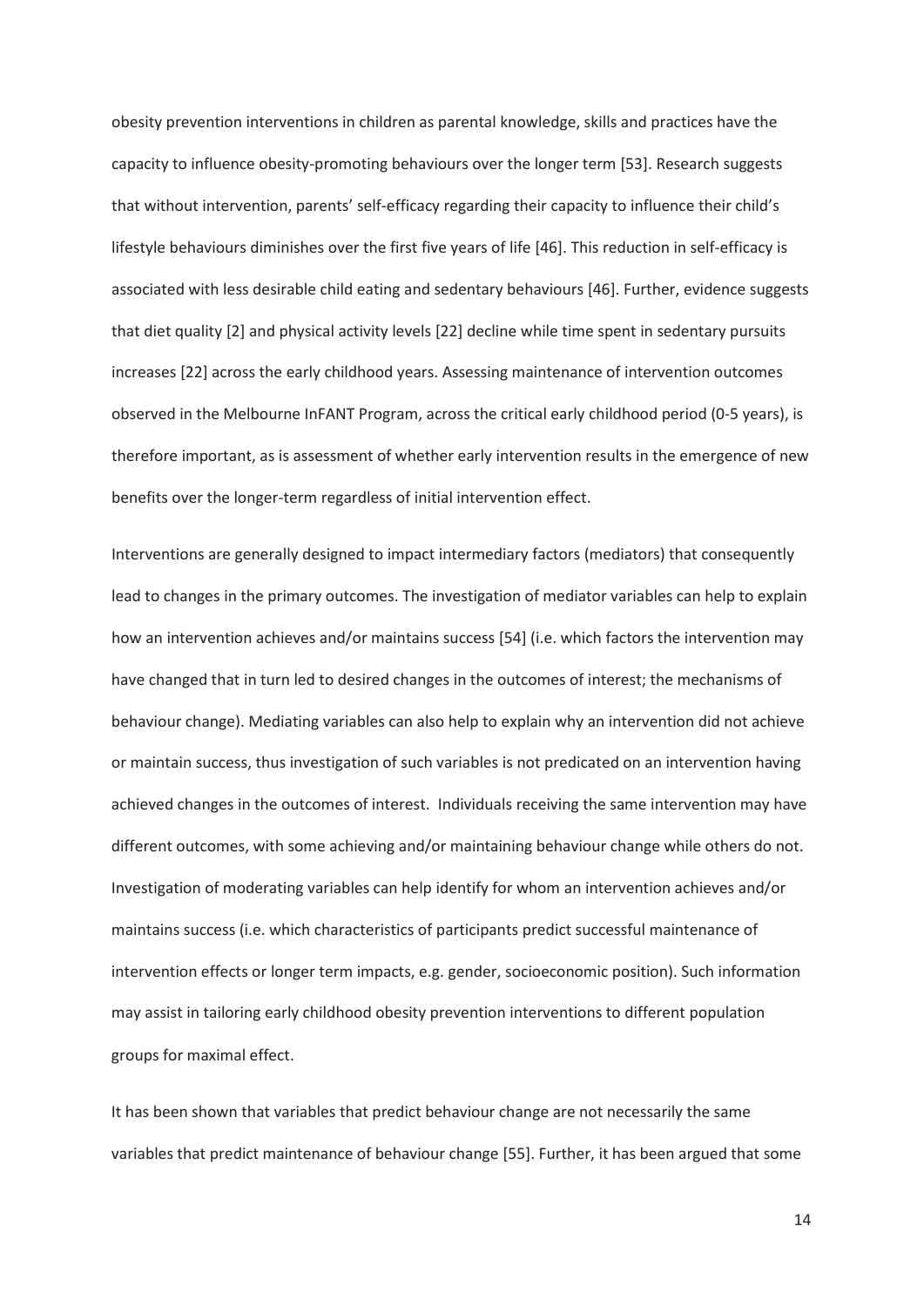mediators may be more important in the short-term (e.g. cognitive processes), while other mediators (e.g. parenting practices) may be more important in the long-term [56]. Assessing mediators and moderators of short-term intervention effects, and of variables that may mediate maintenance of successful outcomes of the Melbourne InFANT Program will help to identify aspects of the intervention that are important for longer term success, information that will help inform future early childhood obesity prevention strategies.

In conclusion, the Melbourne InFANT Program is a novel, community-based early obesity prevention program for parents delivered within existing social groups which had high uptake and retention. Some positive outcomes were observed at conclusion of the intervention. Follow-up of participants will allow assessment of maintenance of intervention effects and whether additional effects are evident over the longer term to child age 3.5 and 5 years. A novel aspect of the follow-up study is assessment of potential mediators and moderators of intervention effects which will allow a more in-depth understanding of the mechanisms by which the intervention achieved its effects and the groups for whom the intervention had most impact. Both the initial intervention and the follow-up incorporate economic evaluations allowing assessment of the cost-effectiveness of the intervention.

# **Competing Interests**

The authors declare that they have no competing interests.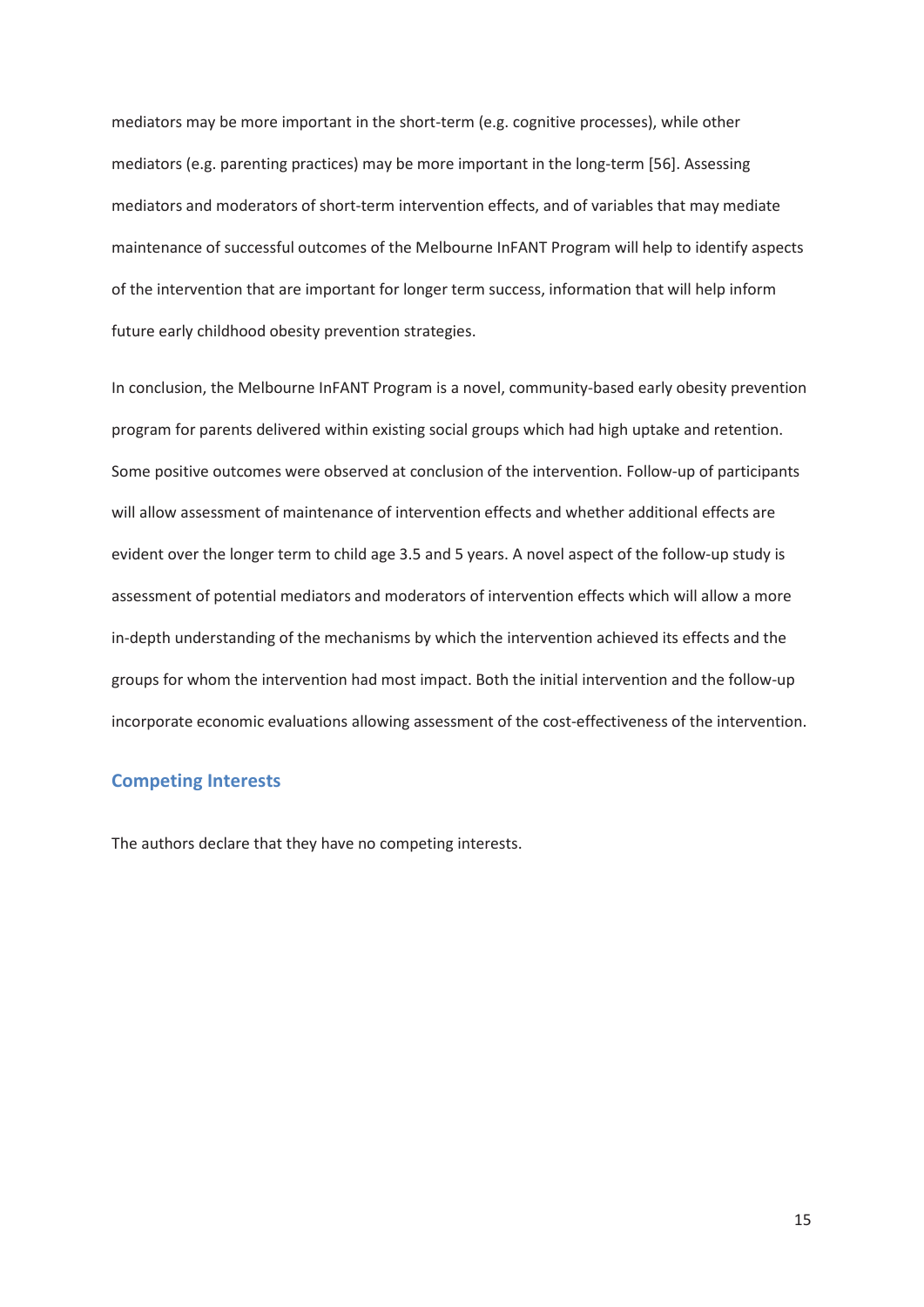# **Author's contributions**

KH took the lead in writing and designing the follow-up study subsequently funded by a National Health and Medical Research Council Grant. She also led the modification of this grant for publication.

KC contributed to the overall concept and design of the follow-up study and assisted with the writing of the grant and this manuscript.

DC, JS, SM, ZM, AC, KB, LG, NA provided expert input and support overall for the writing of the grant and this manuscript.

All authors read and approved the final manuscript.

## **Acknowledgements**

This project was funded by a National Health and Medical Research Council Project Grant (No. 1008879). KDH is supported by a National Heart Foundation of Australia Career Development Award. KC is supported by Victorian Health Promotion Foundation Fellowship. JS is supported by a National Health and Medical Research Council Principal Research Fellowship (APP1026216). SAM is supported by an Australian Research Council Future Fellowship. AC is supported by a National Health and Medical Research Council Postdoctoral Fellowship. KB is supported by a National Health and Medical Research Council Senior Research Fellowship (ID 479513). LG is supported by a National Health and Medical Research Council Population Health Capacity Building Grant and Early Career Fellowship.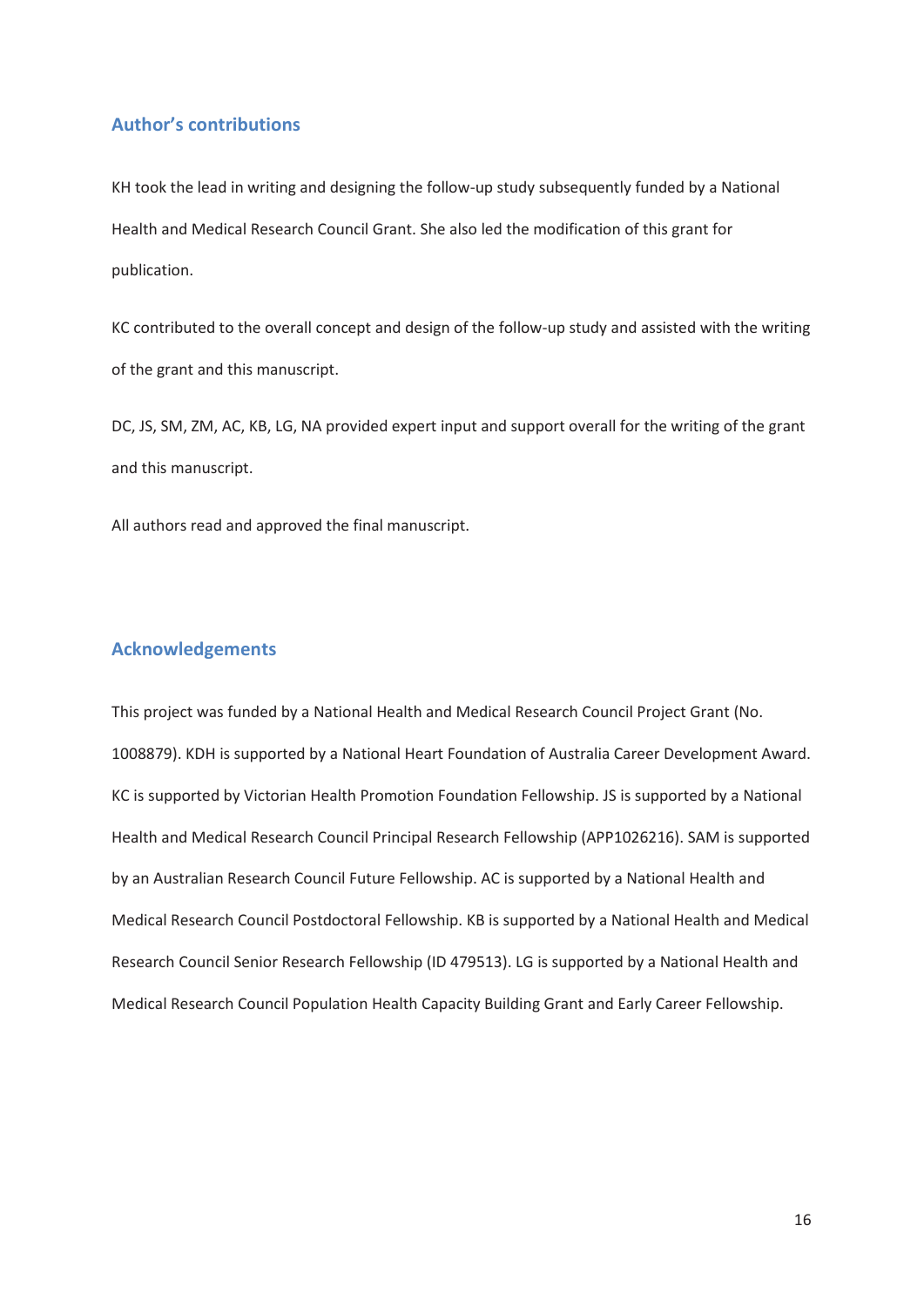## **References**

[1] Lobstein T, Baur L, Uauy R, IASO International ObesityTaskForce. Obesity in children and young people: a crisis in public health. Obes Rev. 2004;May;5:4-104.

[2] Commonwealth Scientific Industrial Research Organisation (CSIRO). Australian National Children's Nutrition and Physical Activity Survey. In: Ageing AGDoHa, editor. Canberra2007.

[3] Baird J, Fisher D, Lucas P, Kleijnen J, Roberts H, Law C. Being big or growing fast: systematic review of size and growth in infancy and later obesity. BMJ. 2005;331:929.

[4] Reilly JJ. Early life risk factors for obesity in childhood: cohort study. BMJ. 2005;330:1357.

[5] Gardner DS, Hosking J, Metcalf BS, Jeffery AN, Voss LD, Wilkin TJ. Contribution of early weight gain to childhood overweight and metabolic health: a longitudinal study (EarlyBird 36). Pediatrics. 2009;123:e67-73.

[6] Lynch J, Smith GD. A life course approach to chronic disease epidemiology. Annu Rev Public Health. 2005;26:1-35.

[7] Kuh D, Ben-Shlomo Y. A Lifecourse Approach to Chronic Disease Epidemiology. Oxford: Oxford University Press; 2004.

[8] Birch LL. Child feeding practices and the etiology of obesity. Obesity (Silver Spring). 2006;14:343- 4.

[9] Mikkila V, Rasanen L, Raitakari OT, Pietinen P, Viikari J. Consistent dietary patterns identified from childhood to adulthood: the cardiovascular risk in Young Finns Study. Br J Nutr. 2005;93:923- 31.

[10] Singer MR, Moore LL, Garrahie EJ, Ellison RC. The tracking of nutrient intake in young children: the Framingham Children's Study. Am J Public Health. 1995;85:1673-7.

[11] Kelder SH, Perry CL, Klepp KI, Lytle LL. Longitudinal tracking of adolescent smoking, physical activity, and food choice behaviors. Am J Public Health. 1994;84:1121-6.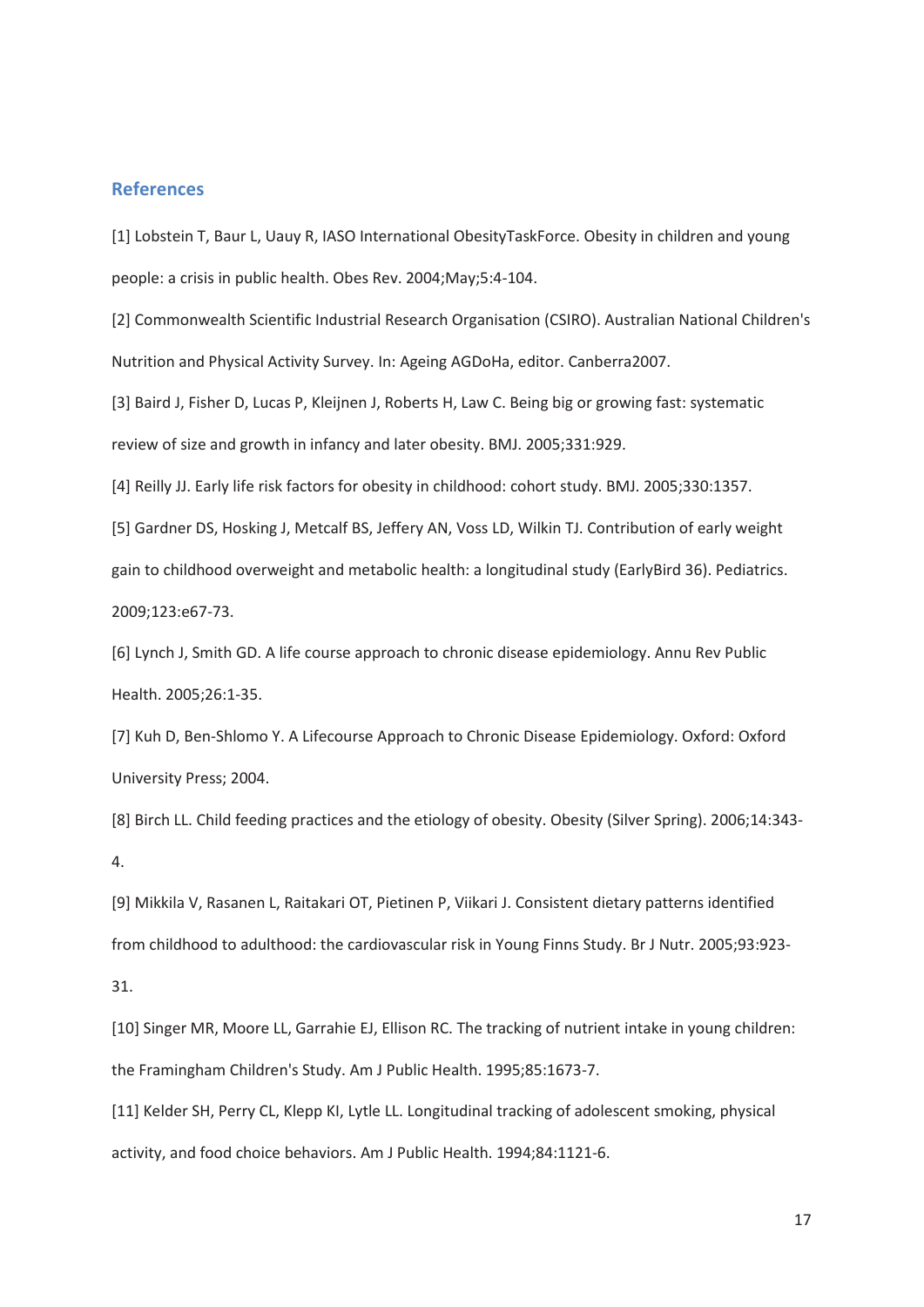[12] Janz KF, Dawson JD, Mahoney LT. Tracking physical fitness and physical activity from childhood to adolescence: the Muscatine study. Med Sci Sports Exerc. 2000;32:1250-7.

[13] Janz KF, Burns TL, Levy SM. Tracking of activity and sedentary behaviors in childhood: the Iowa Bone Development Study. Am J Prev Med. 2005;29:171-8.

[14] Certain LK, Kahn RS. Prevalence, correlates, and trajectory of television viewing among infants and toddlers. Pediatrics. 2002;109:634-42.

[15] Webb K, Rutihauser I, Knezevic N. Foods, nutrients and portions consumed by a sample of Australian children aged 16-24 months. Nutr Diet. 2008;65:56-65.

[16] Webb KL, Lahti-Koski M, Rutishauser I, Hector DJ, Knezevic N, Gill T, et al. Consumption of 'extra' foods (energy-dense, nutrient-poor) among children aged 16-24 months from western Sydney, Australia. Public Health Nutr. 2006;9:1035-44.

[17] Bolling K, Grant C, Hamlyn B, Thronton A. Infant Feeding Survey 2005. UK Health Departments; 2007.

[18] Fox MK, Pac S, Devaney B, Jankowski L. Feeding Infants and Toddlers Study: what foods are infants and toddlers eating? J Am Diet Assoc. 2004;104:22-30.

[19] Lioret S, Dubuisson C, Dufour A, Touvier M, Calamassi-Tran G, Maire B, et al. Trends in food intake in French children from 1999 to 2007: results from the INCA (étude Individuelle Nationale des Consommations Alimentaires) dietary surveys. Br J Nutr. 2010;103:585-601.

[20] Pate RR, Pfeiffer KA, Trost SG, Ziegler P, Dowda M. Physical Activity Among Children Attending Preschools. Pediatrics. 2004;114:1258-63.

[21] Trost SG, Sirard JR, Dowda M, Pfeiffer KA, Pate RR. Physical activity in overweight and nonoverweight preschool children. Int J Obes. 2003;27:834-9.

[22] Jago B, Baranowski T, Thompson D, Baranowski J, Greaves K. Sedentary behavior, not TV viewing, predicts physical activity among 3- to 7-year-old children. Pediatr Exerc Sci. 2005;17:364-76. [23] Hinkley T, Salmon J, Hesketh K, Okely T, Crawford D. Characterising preschool children's physical activity: The HAPPY study. J Sci Med in Sport. 2010;12:e169.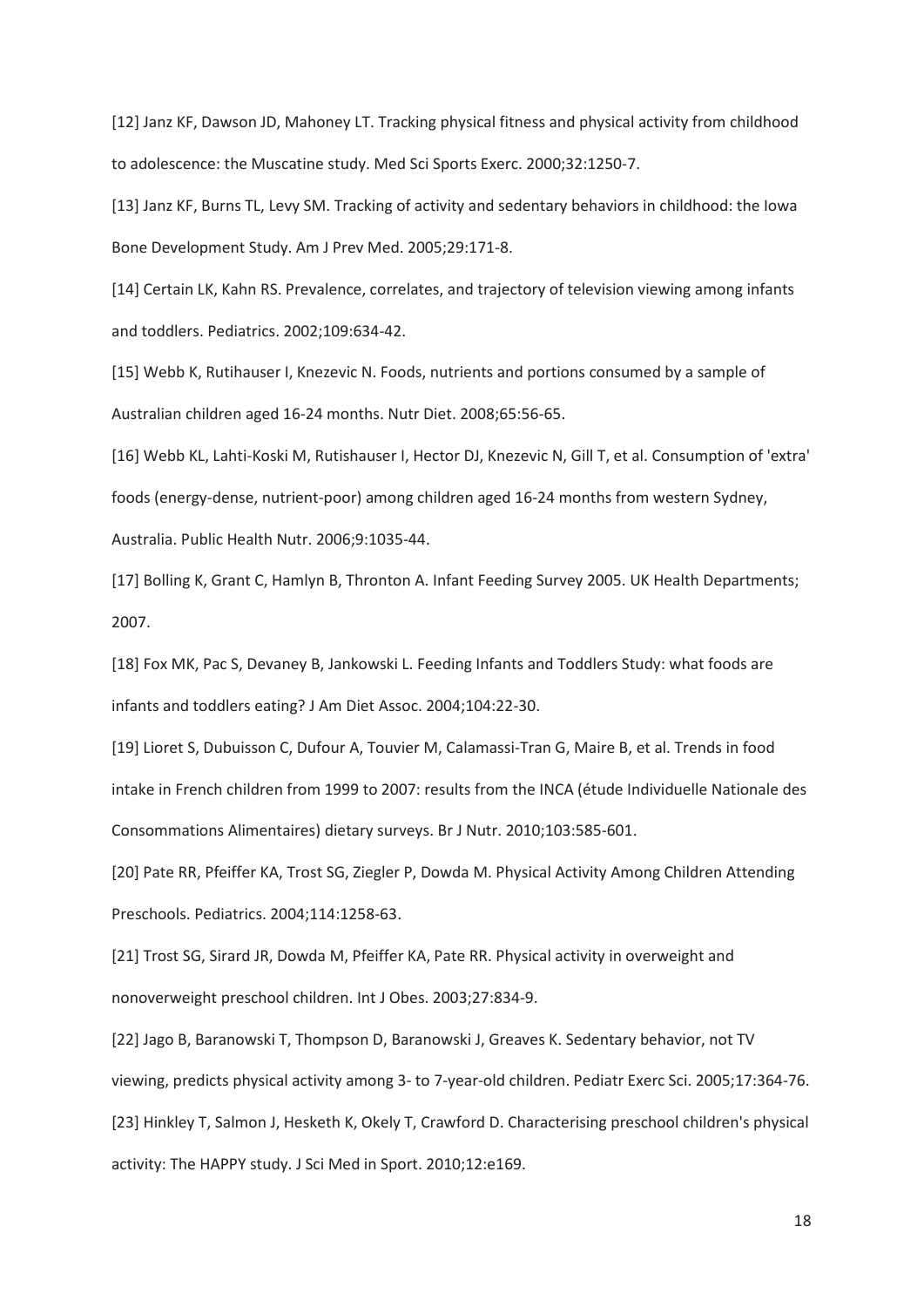[24] Hesketh KD, Campbell KJ. Interventions to prevent obesity in 0-5 year olds: an updated systematic review of the literature. Obesity. 2010;18:S27-S35.

[25] Campbell KJ, Hesketh KD. Strategies which aim to positively impact on weight, physical activity, diet and sedentary behaviours in children from zero to five years. A systematic review of the literature. Obes Rev. 2007;8:327-38.

[26] Waters E, de Silva-Sanigorski A, Hall BJ, Brown T, Campbell KJ, Gao Y, et al. Interventions for preventing obesity in children. Cochrane Database Of Systematic Reviews (Online). 2011:CD001871. [27] Campbell K, Hesketh K, Crawford D, Salmon J, Ball K, McCallum Z. The Infant Feeding Activity and Nutrition Trial (INFANT) an early intervention to prevent childhood obesity: cluster-randomised controlled trial. BMC Public Health. 2008;8:103-11.

[28] Scott D, Brady S, Glynn P. New mother groups as a social network intervention: consumer and maternal and child health nurse perspectives. Aust J Adv Nurs. 2001;18:23-9.

[29] WHO Multicentre Growth Reference Study Group. WHO Child Growth Standards based on length/height, weight and age. Acta Pædiatrica. 2006:76-85.

[30] Jackson DM, Reilly JJ, Kelly LA, Montgomery C, Grant S, Paton JY. Objectively measured physical activity in a representative sample of 3- to 4-year-old children. Obes Res. 2003;11:420-5.

[31] Sirard JR, Trost SG, Pfeiffer KA, Dowda M, Pate RR. Calibration and Evaluation of an Objective Measure of Physical Activity in Preschool Children. J Phys Act Health. 2005;2:345.

[32] Montgomery C, Reilly J, Jackson D, Kelly L, Slater C, Paton J, et al. Relation between physical activity and energy expenditure in a representative sample of young children. American Journal of Clinical Nutrition. 2004;80:591-6.

[33] Trost SG, Ward DS, Moorehead SM, Watson PD, Riner W, Burke JR. Validity of the computr Science and Applications (CSA) activity monitor in children. Med Sci Sports Exerc. 1998;30:629-33. [34] Trost S, Fees B, Haar S, Murray A, Crowe L. Identification and Validity of Accelerometer Cut-Points for Toddlers. Obesity. 2011;p. doi:10.1038/oby.2011.364.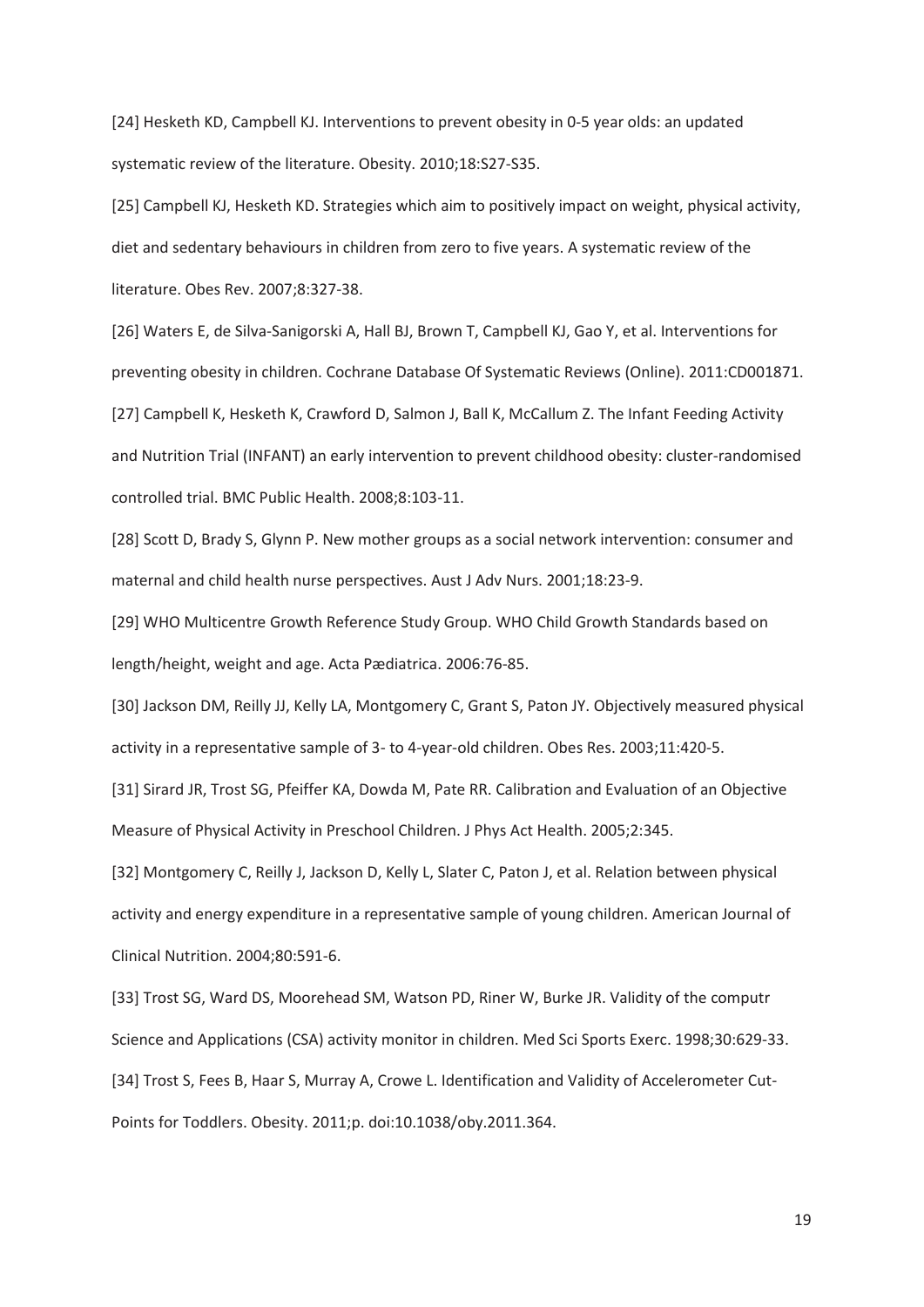[35] Ryan C, Gray H, Newton M, Granat M. The convergent validity of free-living physical activity monitoring as an outcome measure of functional ability in people with chronic low back pain. J Back Musc Rehab. 2008;21:137-42.

[36] Grant PM, Ryan CG, Tigbe WW, Granat MH. The validation of a novel activity monitor in the measurement of posture and motion during everyday activities. Br J Sports Med. 2006;40:992-7. [37] Ridgers ND, Salmon J, Ridley K, O'Connell E, Arundell L, Timperio A. Agreement between activPAL and ActiGraph for assessing children's sedentary time. Int J Behav Nutr Phys Activ. 2012;9:15.

[38] Telford A, Salmon J, Jolley D, Crawford D. Reliability and validity of physical activity questionnaires for children: The Children's Leisure Activities Study Survey (CLASS). Pediatr Exerc Sci. 2004;16:64-78.

[39] Anderson DR, Field DE, Collins PA, Lorch EP, Nathan JG. Estimates of young children's time with television: a methodological comparison of parent reports with time-lapse video home observation. Child Dev. 1985;56:1345-57.

[40] Dennison BA, Erb TA, Jenkins PL. Television viewing and television in bedroom associated with overweight risk among low income preschool children. Pediatrics. 2002;109:1028-35.

[41] Johnson RK, Hankin JH. Dietary assessment and validation. In: Monsen ER, editor. Research, Successful Aproaches. Chicago, IL: American Dietetic Association; 2003, p. 227-42.

[42] Ziegler P, Briefel R, Clusen N, Devaney B. Feeding Infants and Toddlers Study (FITS):

development of the FITS survey in comparison to other dietary survey methods. J Am Diet Assoc. 2006;106:S12-S27.

[43] Xyris Software. FoodWorks, Dietary Analysis Program. 3 ed. Brisbane, Australia2006. [44] Food Standards Australia New Zealand. AUSNUT 2007. Australian food, supplement and nutrient database for estimation of population nutrient intakes. Canberra: Food Standards Australia New Zealand; 2008.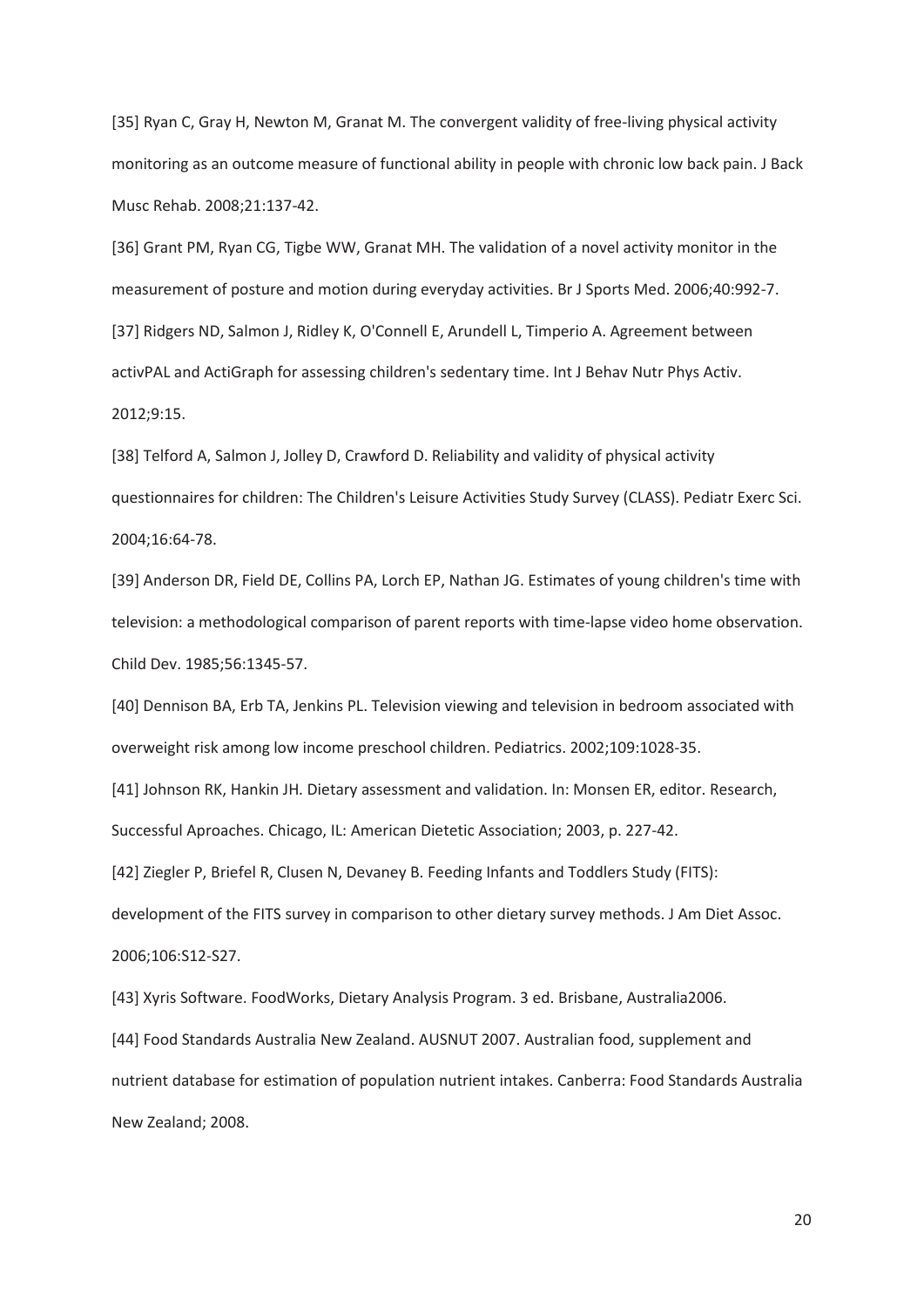[45] Musher-Eizenman D, Holub S. Comprehensive Feeding Practices Questionnaire: validation of a new measure of parental feeding practices. J Pediatr Psychol. 2007;32:960-72.

[46] Campbell KJ, Hesketh K, Siverii A, Abbott G. Maternal self-efficacy regarding children's eating and sedentary behaviours in the early years: associations with children's food intake and sedentary behaviours. Int J Paediatr Obes. 2010;6:501-8.

[47] Hodge A, Patterson AJ, Brown WJ, Ireland P, Giles G. The Anti Cancer Council of Victoria FFQ: relative validity of nutrient intakes compared with weighed food records in young to middle-aged women in a study of iron supplementation. Aust N Z J Public Health. 2000;24:576-83.

[48] Australian Institute of Health and Welfare (AIHW). The Active Australia Survey. A guide and manual for implementation, analysis and reporting. In: AIHW, editor. Canberra2003.

[49] Salmon J, Owen N, Crawford D, Bauman A, Sallis JF. Physical activity and sedentary behavior: a population-based study of barriers, enjoyment, and preference. Health Psychol. 2003;22:178-88. [50] Fulkerson JA, Nelson MC, Lytle L, Moe S, Heitzler C, Pasch KE. The validation of a home food inventory. Int J Behav Nutr and Phys Act. 2008;5:55.

[51] Jackson M, Crawford D, Campbell K, Salmon J. Are parental concerns about children's inactivity warranted and are they associated with a supportive home environment? Res Q Exerc Sport. 2008;79:274-82.

[52] Krull JL, MacKinnon DP. Multilevel mediation modeling in group-based intervention studies. Eval Rev. 1999;23:418-44.

[53] Bandura A. Social foundations of thought and action: a social cognitive theory. Englewood Cliffs,NJ1986.

[54] MacKinnon DP, Krull JL, Lockwood CM. Equivalence of the mediation, confounding and suppression effect. Prev Sci. 2000;1.

[55] Herd N, Borland R, Hyland A. Predictors of smoking relapse by duration of abstinence: findings from the International Tobacco Control (ITC) Four Country Survey. Addiction. 2009;104:2088-99.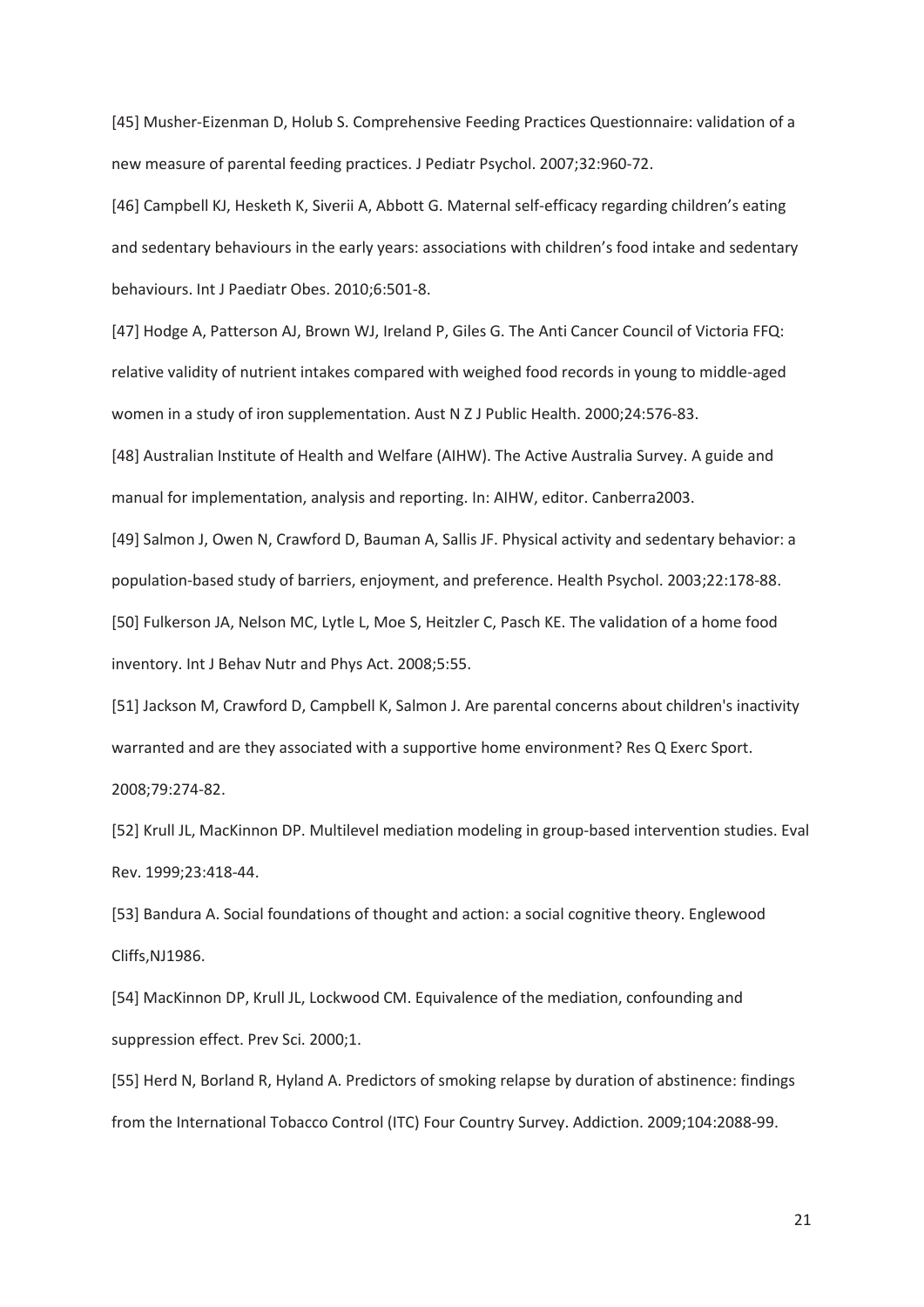[56] Lewis BA, Marcus BH, Pate RR, Dunn AL. Psychosocial mediators of physical activity behavior among adults and children. Am J Prev Med. 2002;23:26-35.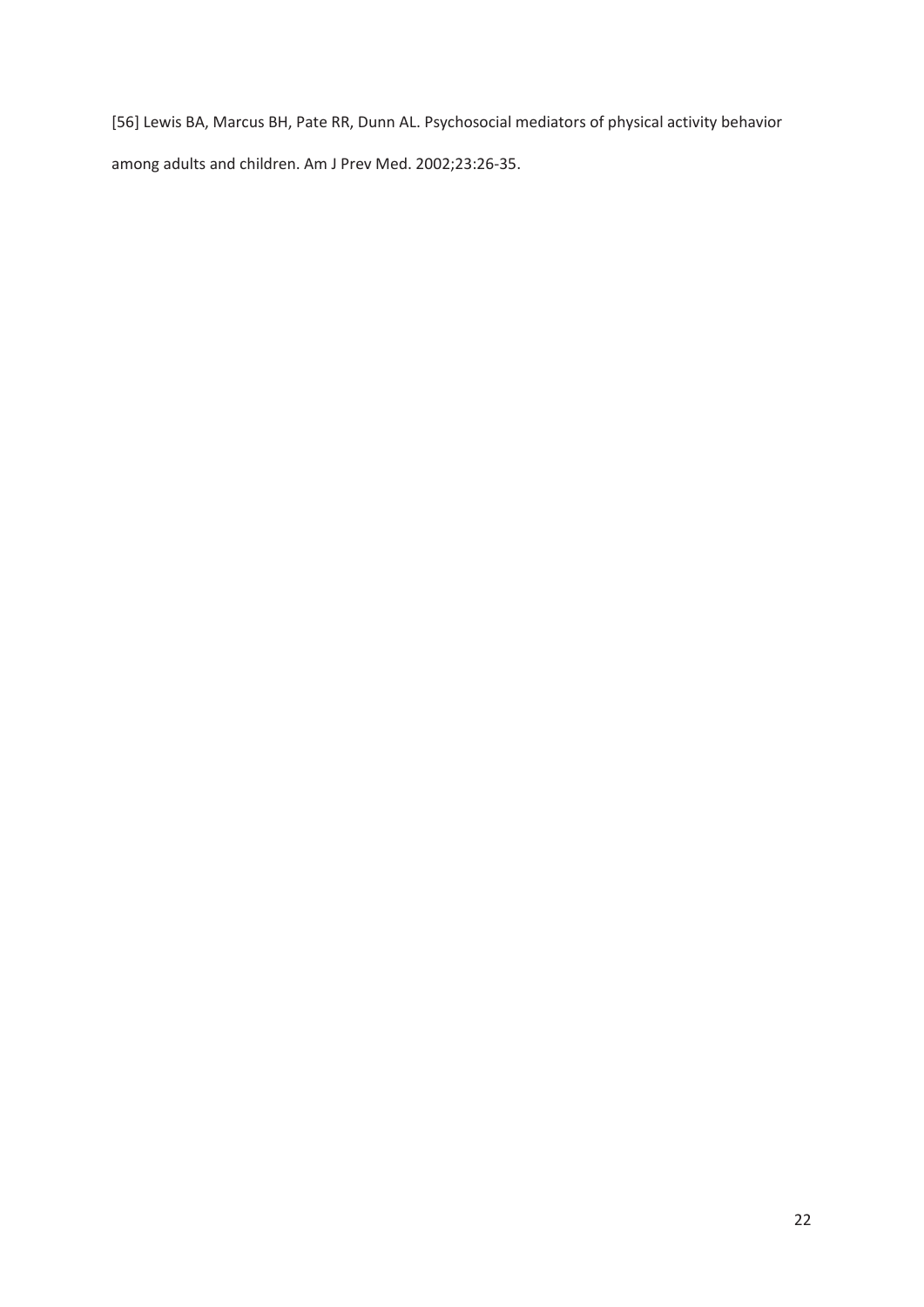**Figure 1: Flowchart of participants and timing of data collection for the Melbourne InFANT** 

**Program.** 

Attached